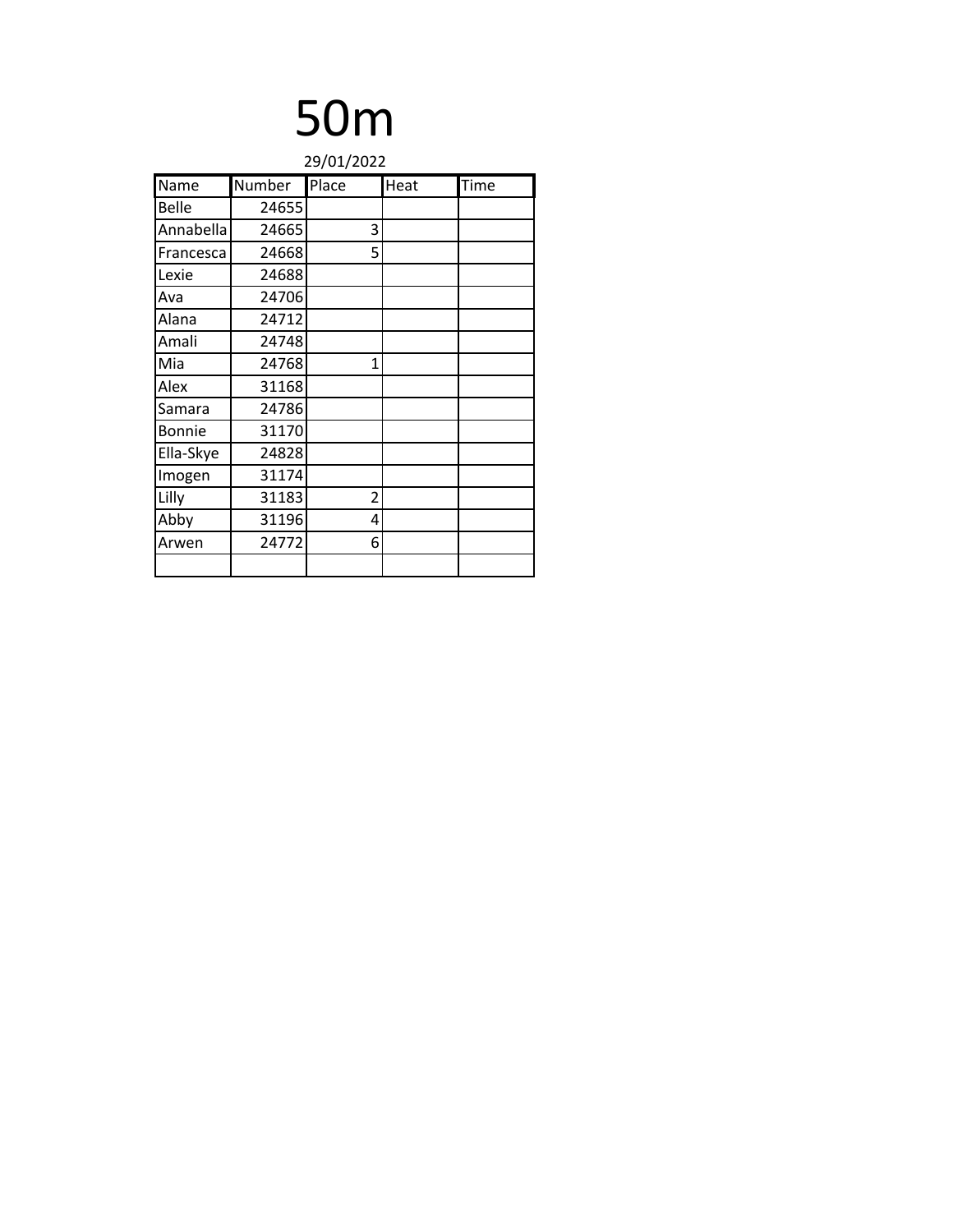|              | 29/01/2021 |       |      |      |
|--------------|------------|-------|------|------|
| Name         | Number     | Place | Heat | Time |
| <b>Belle</b> | 24655      |       |      |      |
| Annabella    | 24665      | 3     |      |      |
| Francesca    | 24668      | 5     |      |      |
| Lexie        | 24688      |       |      |      |
| Ava          | 24706      |       |      |      |
| Alana        | 24712      |       |      |      |
| Amali        | 24748      |       |      |      |
| Mia          | 24768      | 1     |      |      |
| Alex         | 31168      |       |      |      |
| Samara       | 24786      |       |      |      |
| Bonnie       | 31170      |       |      |      |
| Ella-Skye    | 24828      |       |      |      |
| Imogen       | 31174      |       |      |      |
| Lilly        | 31183      | 2     |      |      |
| Abby         | 31196      | 4     |      |      |
| Arwen        | 24772      | 6     |      |      |
|              |            |       |      |      |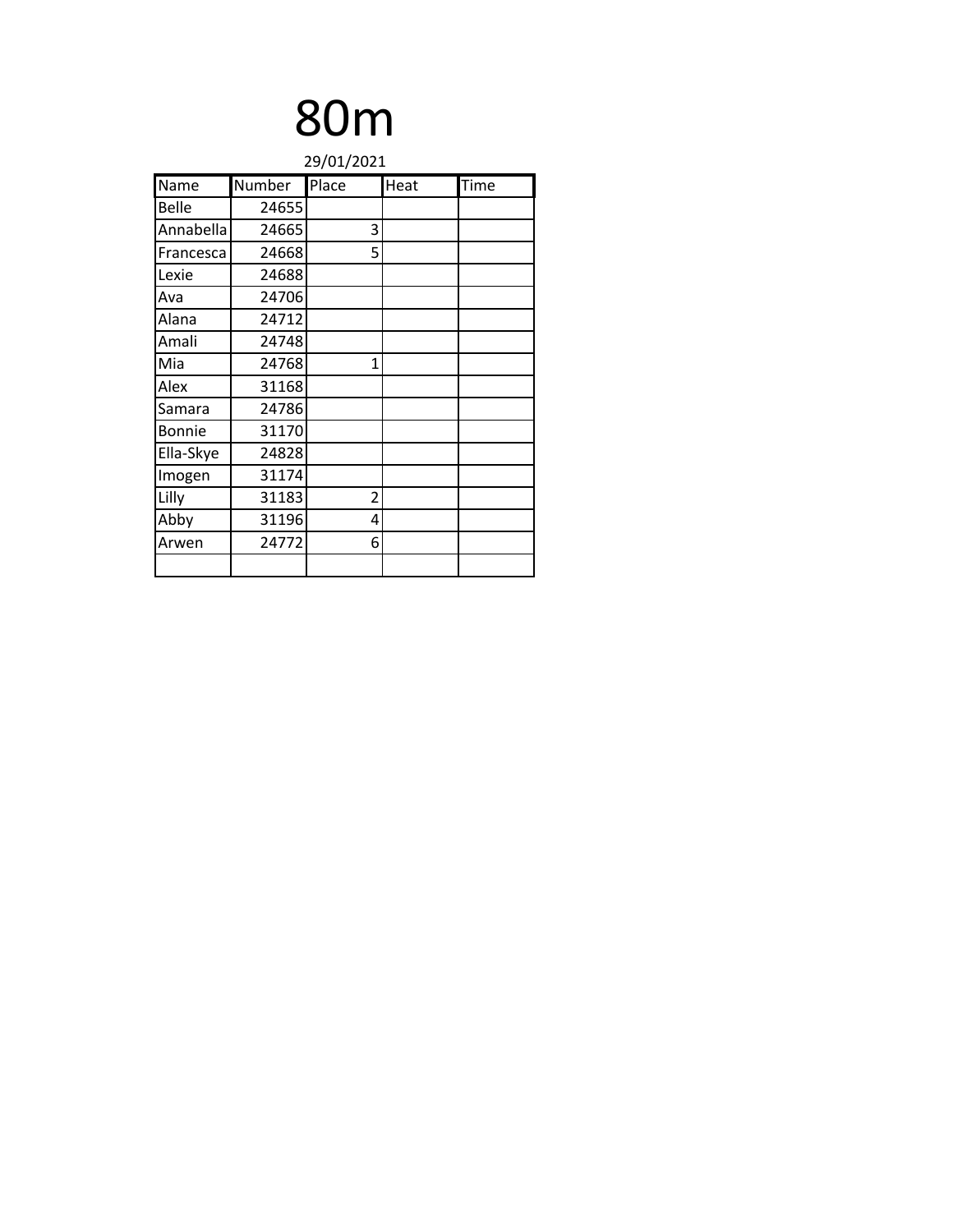| 6/11/2021     |        |      |              |                |
|---------------|--------|------|--------------|----------------|
| Name          | Number | Time | Heat         | Place          |
| <b>Belle</b>  | 24655  |      |              |                |
| Annabella     | 24665  | 19.4 | $\mathbf{1}$ | 4              |
| Francesca     | 24668  | 20.4 | 1            | 5              |
| Lexie         | 24688  | 20.5 | 2            | 6              |
| Ava           | 24706  | 17.8 | 2            | $\mathbf 1$    |
| Alana         | 24712  | 18.4 | 2            | $\overline{2}$ |
| Amali         | 24748  | 18.1 | 1            | 3              |
| Mia           | 24768  |      |              |                |
| Alex          | 31168  |      |              |                |
| Samara        | 24786  | 18.1 | 1            | $\overline{2}$ |
| <b>Bonnie</b> | 31170  |      |              |                |
| Ella-Skye     | 24828  |      |              |                |
| Imogen        | 31174  | 20.4 | $\mathbf{1}$ | 7              |
| Lilly         | 31183  |      |              |                |
| Abby          | 31196  |      |              |                |
| Arwen         | 34772  | 21.6 | $\mathbf{1}$ | 8              |

| Name          | Number | Time | Heat  | Place |
|---------------|--------|------|-------|-------|
| Belle         | 24655  |      |       |       |
| Annabella     | 24665  |      | 19.7  | 5     |
| Francesca     | 24668  |      | 24    | 10    |
| Lexie         | 24688  |      | 2.05  | 6     |
| Ava           | 24706  |      | 16.17 | 1     |
| Alana         | 24712  |      |       |       |
| Amali         | 24748  |      | 8.28  | 3     |
| Mia           | 24768  |      | 19.08 | 4     |
| Alex          | 31168  |      | 20.32 |       |
| Samara        | 24786  |      |       |       |
| <b>Bonnie</b> | 31170  |      | 2.07  | 7     |
| Ella-Skye     | 24828  |      | 17.71 | 2     |
| Imogen        | 31174  |      | 20.09 | 8     |
| Lilly         | 31183  |      |       |       |
| Abby          | 31196  |      |       |       |
| Arwen         | 24772  |      | 21.34 | 9     |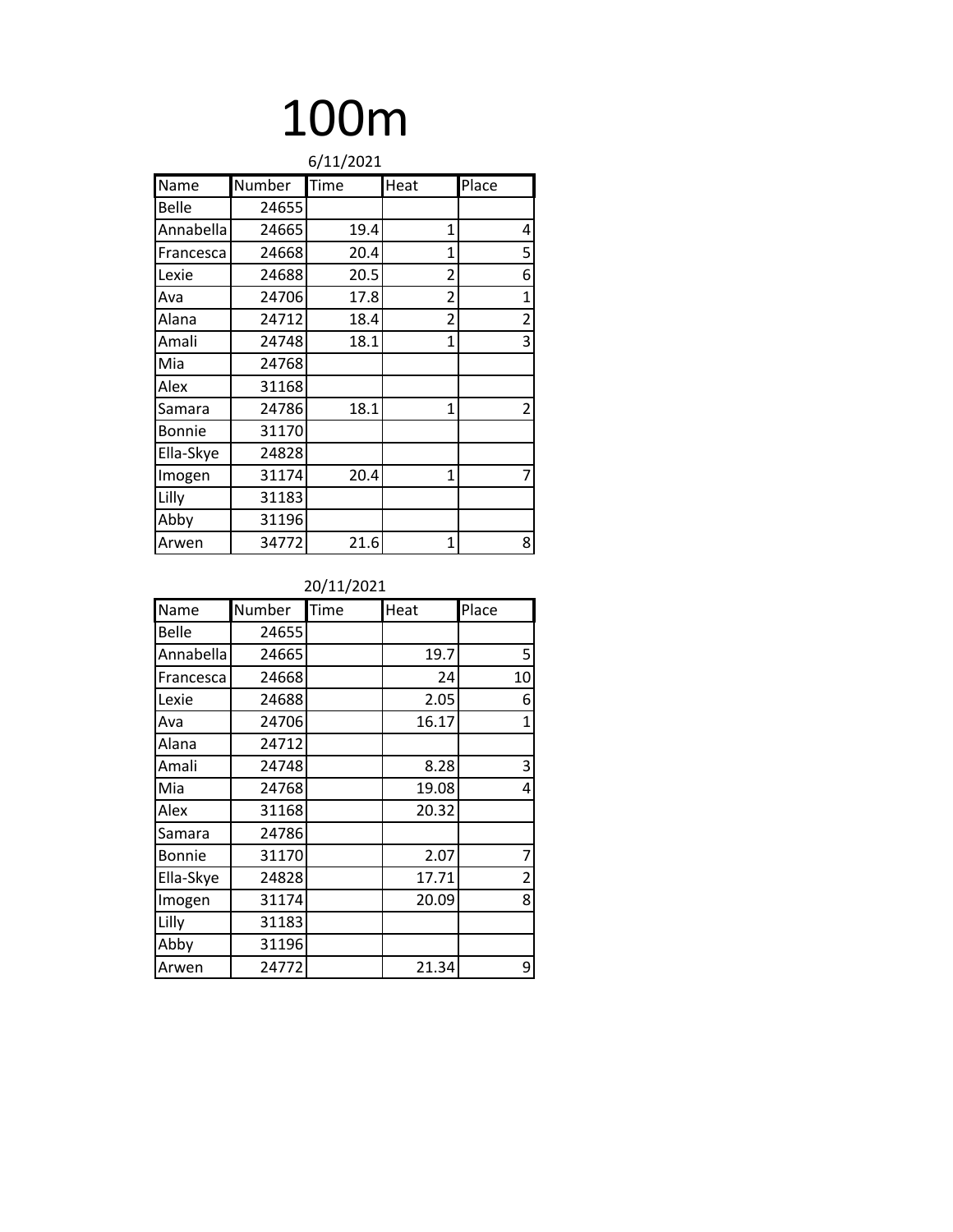#### 30/11/2021

| Name          | Number | Time  | Heat           | Place          |
|---------------|--------|-------|----------------|----------------|
| Belle         | 24655  |       |                |                |
| Annabella     | 24665  | 19.31 | 1              | 3              |
| Francesca     | 24668  | 20.44 | 1              | 5              |
| Lexie         | 24688  | 20.15 | $\overline{1}$ | 4              |
| Ava           | 24706  | 16    | 2              | 1              |
| Alana         | 24712  | 17.63 | 1              | $\overline{2}$ |
| Amali         | 24748  | 17.38 | 1              | $\mathbf{1}$   |
| Mia           | 24768  | 18.15 | 2              | $\overline{2}$ |
| Alex          | 31168  |       |                |                |
| Samara        | 24786  |       |                |                |
| <b>Bonnie</b> | 31170  |       |                |                |
| Ella-Skye     | 24828  |       |                |                |
| Imogen        | 31174  | 21    | 1              | 6              |
| Lilly         | 31183  |       |                |                |
| Abby          | 31196  |       |                |                |
| Arwen         | 24772  | 22.25 | 2              | 3              |

#### 4/12/2021

| Name      | Number | Time  | Heat           | Place |
|-----------|--------|-------|----------------|-------|
| Belle     | 24655  |       |                |       |
| Annabella | 24665  | 20.34 | 1              |       |
| Francesca | 24668  | 22.5  | $\mathbf{1}$   |       |
| Lexie     | 24688  |       |                |       |
| Ava       | 24706  | 16.25 | 2              |       |
| Alana     | 24712  |       |                |       |
| Amali     | 24748  | 17.92 | 2              |       |
| Mia       | 24768  | 18.99 | $\overline{2}$ |       |
| Alex      | 31168  | 21.83 | 1              |       |
| Samara    | 24786  |       |                |       |
| Bonnie    | 31170  |       |                |       |
| Ella-Skye | 24828  | 18.15 | 1              |       |
| Imogen    | 31174  | 20.89 | $\overline{2}$ |       |
| Lilly     | 31183  |       |                |       |
| Abby      | 31196  |       |                |       |
| Arwen     | 24772  |       |                |       |

#### 11/12/2021

| Name      | Number | Time  | Heat | Place |
|-----------|--------|-------|------|-------|
| Belle     | 24655  |       |      |       |
| Annabella | 24665  | 19.6  |      | 4     |
| Francesca | 24668  | 23.43 |      | 8     |
| Lexie     | 24688  | 19.91 |      | 5     |
| Ava       | 24706  | 17.46 |      | 1     |
| Alana     | 24712  | 19.21 |      | 3     |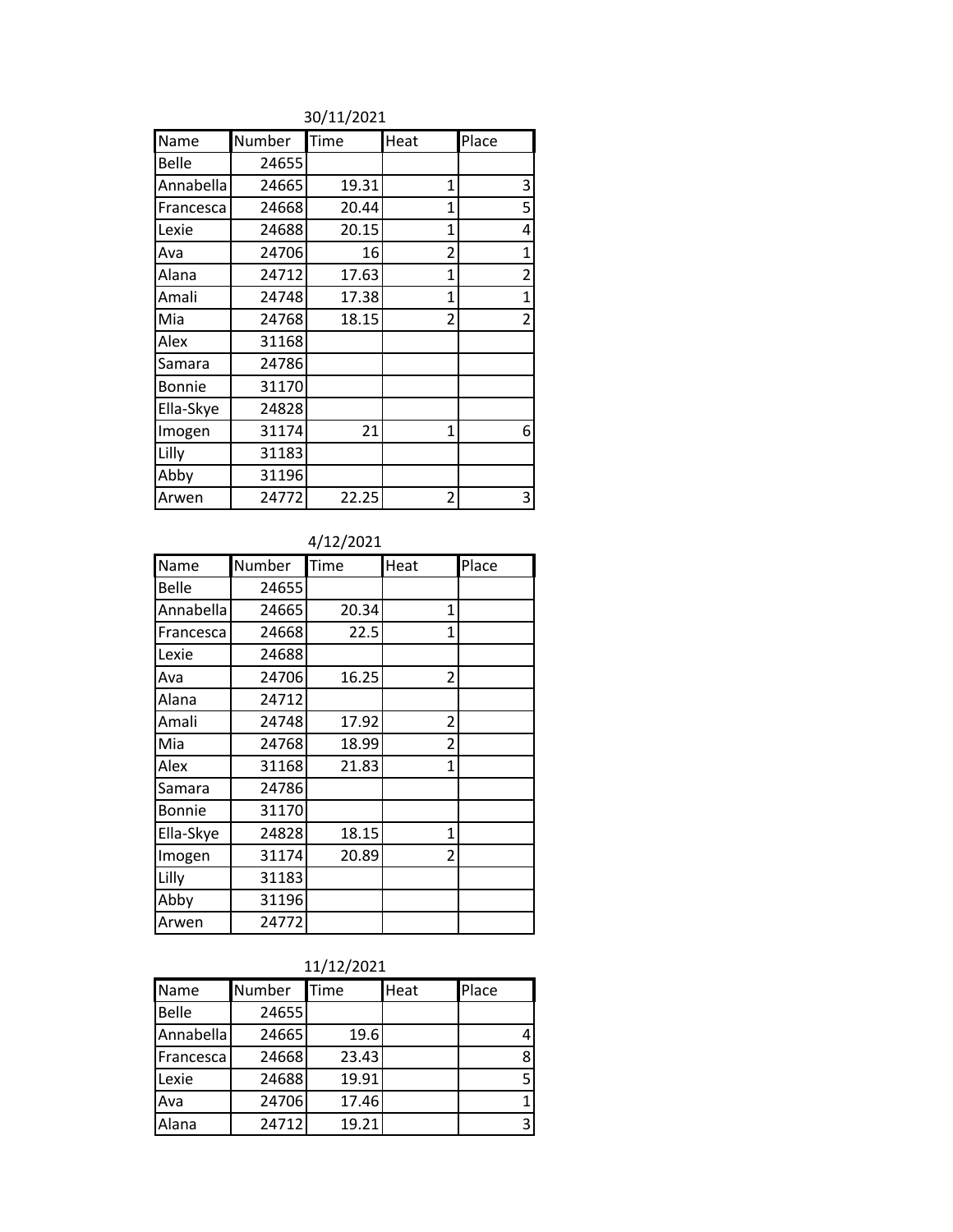| Amali         | 24748 |       |   |
|---------------|-------|-------|---|
| Mia           | 24768 | 18.98 | 2 |
| Alex          | 31168 | 20.09 | 6 |
| Samara        | 24786 |       |   |
| <b>Bonnie</b> | 31170 |       |   |
| Ella-Skye     | 24828 |       |   |
| Imogen        | 31174 |       |   |
| Lilly         | 31183 |       |   |
| Abby          | 31196 |       |   |
| Arwen         | 24772 | 20.65 |   |

| 15/01/2022    |        |       |              |                |
|---------------|--------|-------|--------------|----------------|
| Name          | Number | Time  | Heat         | Place          |
| <b>Belle</b>  | 24655  |       |              |                |
| Annabella     | 24665  | 19.3  | 2            | 3              |
| Francesca     | 24668  | 20.8  | 1            | 5              |
| Lexie         | 24688  | 20.36 | $\mathbf{1}$ | 4              |
| Ava           | 24706  |       |              |                |
| Alana         | 24712  | 17.79 | 2            | $\mathbf{1}$   |
| Amali         | 24748  | 17.82 | 1            | 3              |
| Mia           | 24768  | 18.23 | 2            | $\overline{2}$ |
| Alex          | 31168  |       |              |                |
| Samara        | 24786  | 17.6  | 1            | $\overline{2}$ |
| <b>Bonnie</b> | 31170  |       |              |                |
| Ella-Skye     | 24828  |       |              |                |
| Imogen        | 31174  |       |              |                |
| Lilly         | 31183  |       |              |                |
| Abby          | 31196  | 20.27 | 2            | 4              |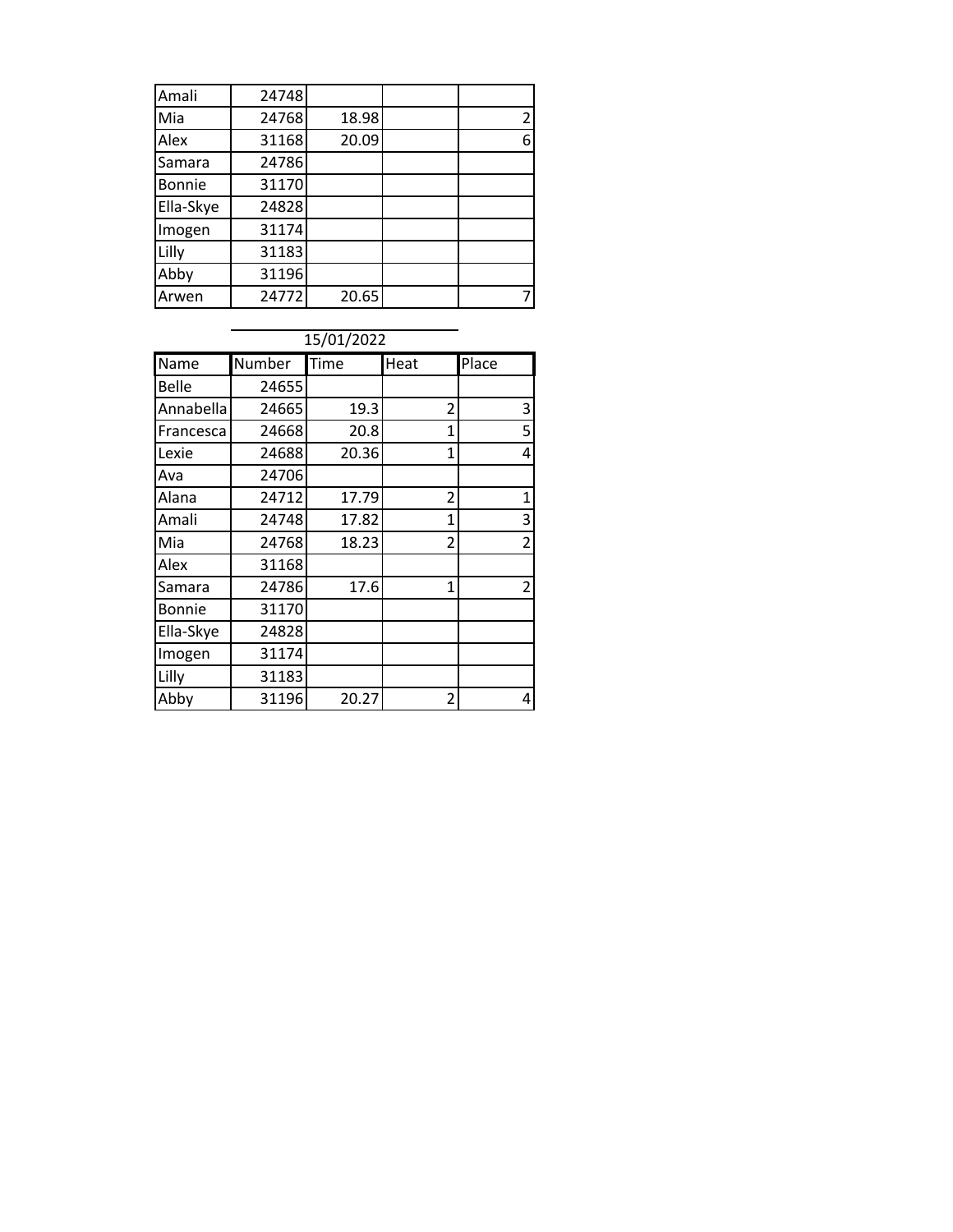|               |        | --------- |                |                |
|---------------|--------|-----------|----------------|----------------|
| Name          | Number | Time      | Heat           | Place          |
| Belle         | 24655  | 20.85     | 1              | 9              |
| Annabella     | 24665  | 19.36     | 1              | 5              |
| Francesca     | 24668  | 24.41     | $\mathbf{1}$   | 10             |
| Lexie         | 24688  | 19.73     | $\mathbf{1}$   | 7              |
| Ava           | 24706  | 16.58     | 2              | $\mathbf{1}$   |
| Alana         | 24712  | 19.25     | $\overline{2}$ | 5              |
| Amali         | 24748  |           |                |                |
| Mia           | 24768  | 17.92     | 2              | $\overline{2}$ |
| Alex          | 31168  | 18.29     | 2              | 3              |
| Samara        | 24786  | 17.92     | 2              | $\overline{2}$ |
| <b>Bonnie</b> | 31170  |           | 2              |                |
| Ella-Skye     | 24828  |           |                |                |
| Imogen        | 31174  | 20.13     | $\mathbf{1}$   | 8              |
| Lilly         | 31183  | 18.98     | 1              | 4              |
|               |        |           |                |                |

#### 5/02/2022

#### 12/02/2022

| Name      | Number | Time | Heat           | Place          |
|-----------|--------|------|----------------|----------------|
| Belle     | 24655  |      | 1              | 4              |
| Annabella | 24665  |      | 1              | $\overline{2}$ |
| Francesca | 24668  |      |                |                |
| Lexie     | 24688  |      | 1              | 5              |
| Ava       | 24706  |      | $\overline{2}$ | $\mathbf{1}$   |
| Alana     | 24712  |      | 1              | 3              |
| Amali     | 24748  |      | $\overline{1}$ | 1              |
| Mia       | 24768  |      |                |                |
| Alex      | 31168  |      | 2              | 4              |
| Samara    | 24786  |      | 2              | $\overline{2}$ |
| Bonnie    | 31170  |      |                |                |
| Ella-Skye | 24828  |      |                |                |
| Imogen    | 31174  |      | 2              | $\overline{2}$ |
| Lilly     | 31183  |      | $\mathbf{1}$   | 3              |
| Abby      | 31196  |      | 2              | 4              |
| Arwen     | 24772  |      | 1              | 1              |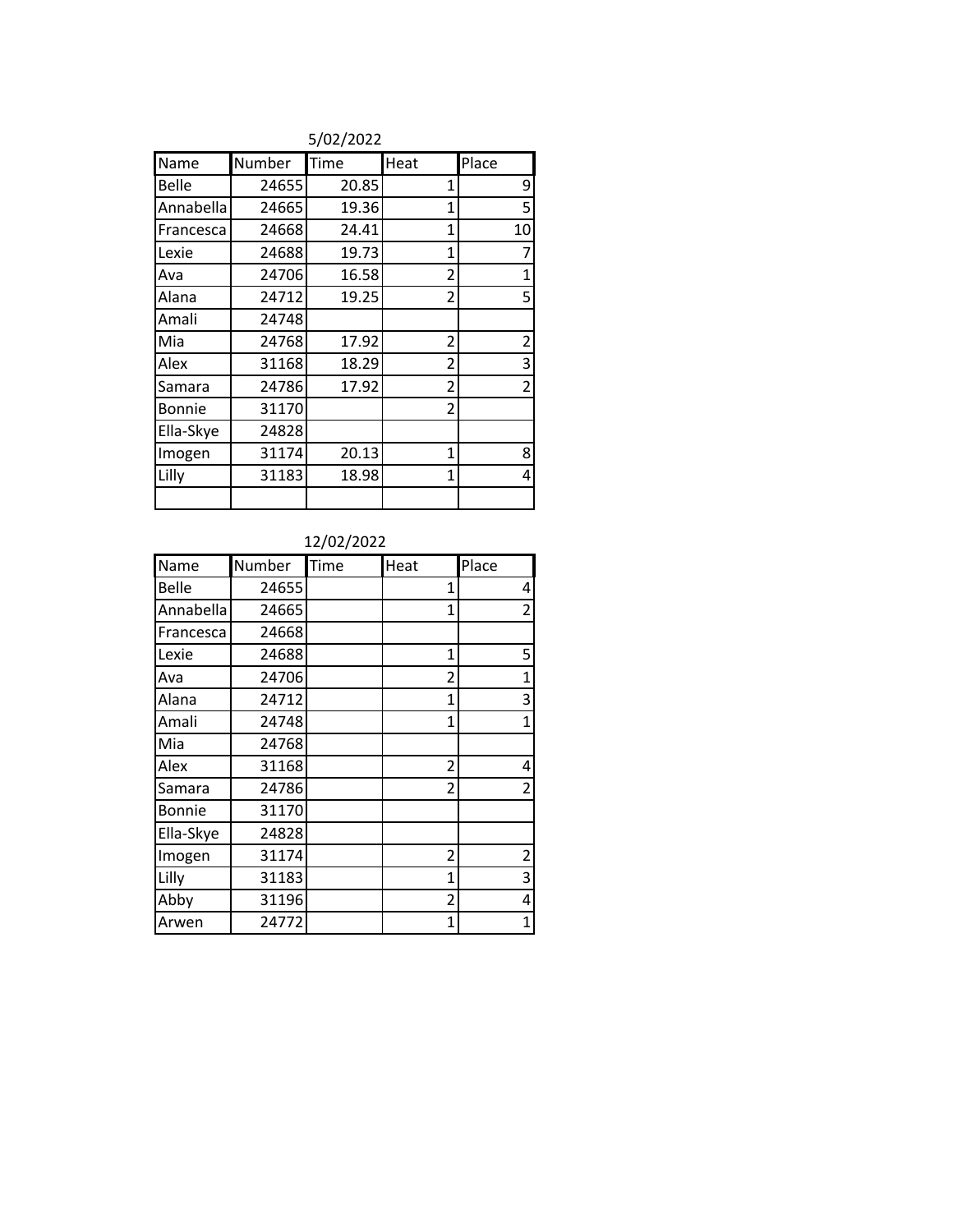| 19/02/2022 |  |
|------------|--|
|------------|--|

| Name      | Number | Time  | Heat           | Place          |
|-----------|--------|-------|----------------|----------------|
| Belle     | 24655  | 21.52 | 1              | 4              |
| Annabella | 24665  | 19.76 | $\mathbf{1}$   | $\overline{c}$ |
| Francesca | 24668  | 19.87 | 1              | 3              |
| Lexie     | 24688  |       |                |                |
| Ava       | 24706  | 16.03 | $\overline{2}$ | $\overline{2}$ |
| Alana     | 24712  |       |                |                |
| Amali     | 24748  |       |                |                |
| Mia       | 24768  | 19.7  | 2              | $\overline{c}$ |
| Alex      | 31168  |       |                |                |
| Samara    | 24786  |       |                |                |
| Bonnie    | 31170  |       |                |                |
| Ella-Skye | 24828  |       |                |                |
| Imogen    | 31174  | 20.29 | $\mathbf{1}$   | 3              |
| Lilly     | 31183  | 21.21 | $\overline{2}$ | 5              |
| Abby      | 31196  |       |                |                |
| Arwen     | 24772  |       |                |                |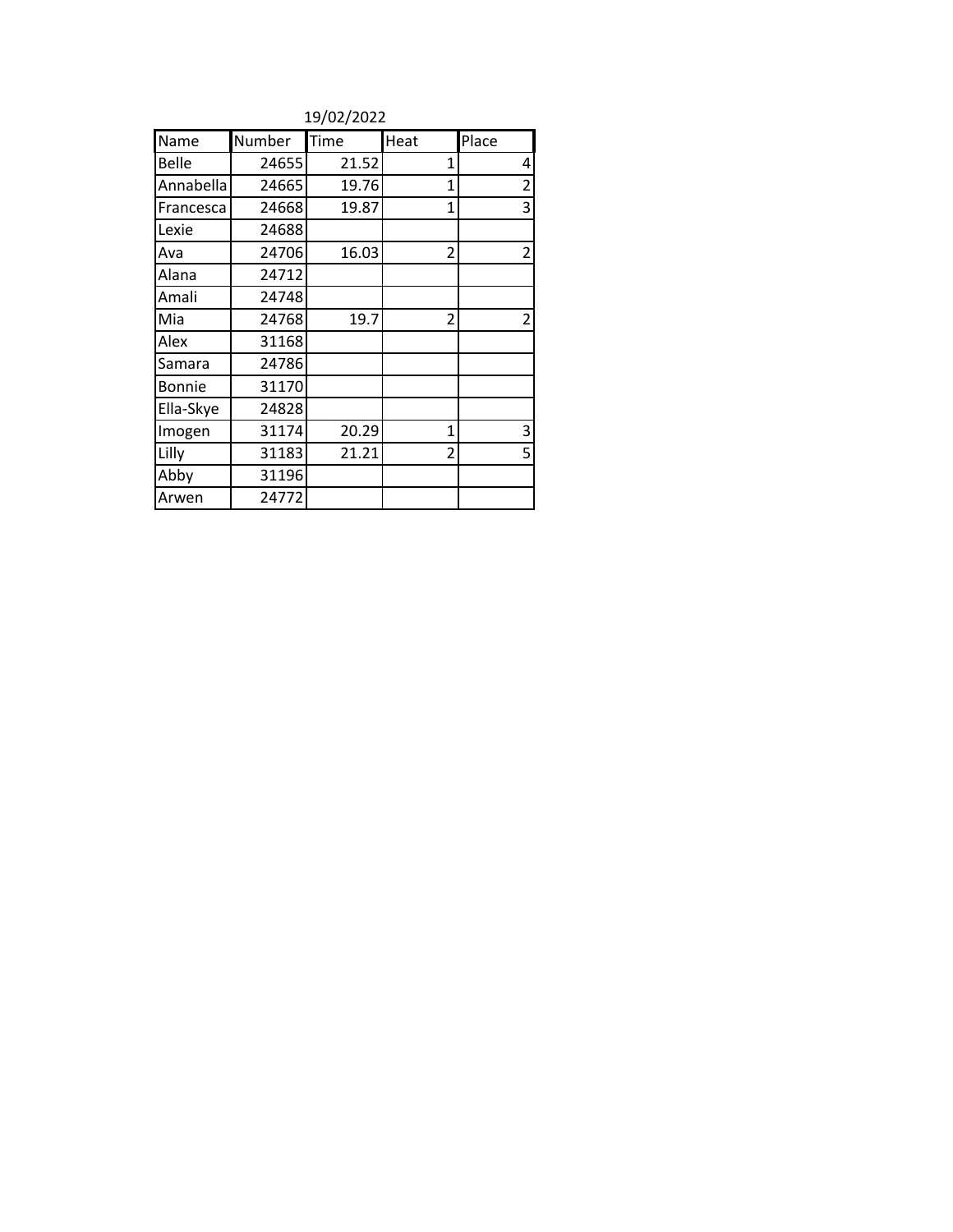### 200m 30/10/2021

| 30/10/2021    |        |      |      |                |  |
|---------------|--------|------|------|----------------|--|
| Name          | Number | Time | Heat | Place          |  |
| Belle         | 24655  |      |      |                |  |
| Annabella     | 24665  |      |      | 5              |  |
| Francesca     | 24668  |      |      | 7              |  |
| Lexie         | 24688  |      |      | 8              |  |
| Ava           | 24706  |      |      | 1              |  |
| Alana         | 24712  |      |      | $\overline{2}$ |  |
| Amali         | 24748  |      |      | 3              |  |
| Mia           | 24768  |      |      | 4              |  |
| Alex          | 31168  |      |      |                |  |
| Samara        | 24786  |      |      |                |  |
| <b>Bonnie</b> | 31170  |      |      |                |  |
| Ella-Skye     | 24828  |      |      |                |  |
| Imogen        | 31174  |      |      | 6              |  |
| Lilly         | 31183  |      |      |                |  |
| Abby          | 31196  |      |      |                |  |
|               |        |      |      |                |  |

| Name      | Number | Time | Heat           | Place |
|-----------|--------|------|----------------|-------|
| Belle     | 24655  |      |                |       |
| Annabella | 24665  | 43.2 | 1              | 5     |
| Francesca | 24668  | 47.3 | $\overline{2}$ | 9     |
| Lexie     | 24688  | 43.8 | 2              | 7     |
| Ava       | 24706  | 35.4 | $\overline{1}$ | 1     |
| Alana     | 24712  | 39.3 | 1              | 2     |
| Amali     | 24748  | 39.3 | 1              | 3     |
| Mia       | 24768  | 39.4 | 1              | 4     |
| Alex      | 31168  |      |                |       |
| Samara    | 24786  |      |                |       |
| Bonnie    | 31170  |      |                |       |
| Ella-Skye | 24828  |      |                |       |
| Imogen    | 31174  | 43.3 | 2              | 6     |
| Lilly     | 31183  |      |                |       |
| Abby      | 31196  |      |                |       |
| Arwen     | 24772  | 46.6 | 2              | 8     |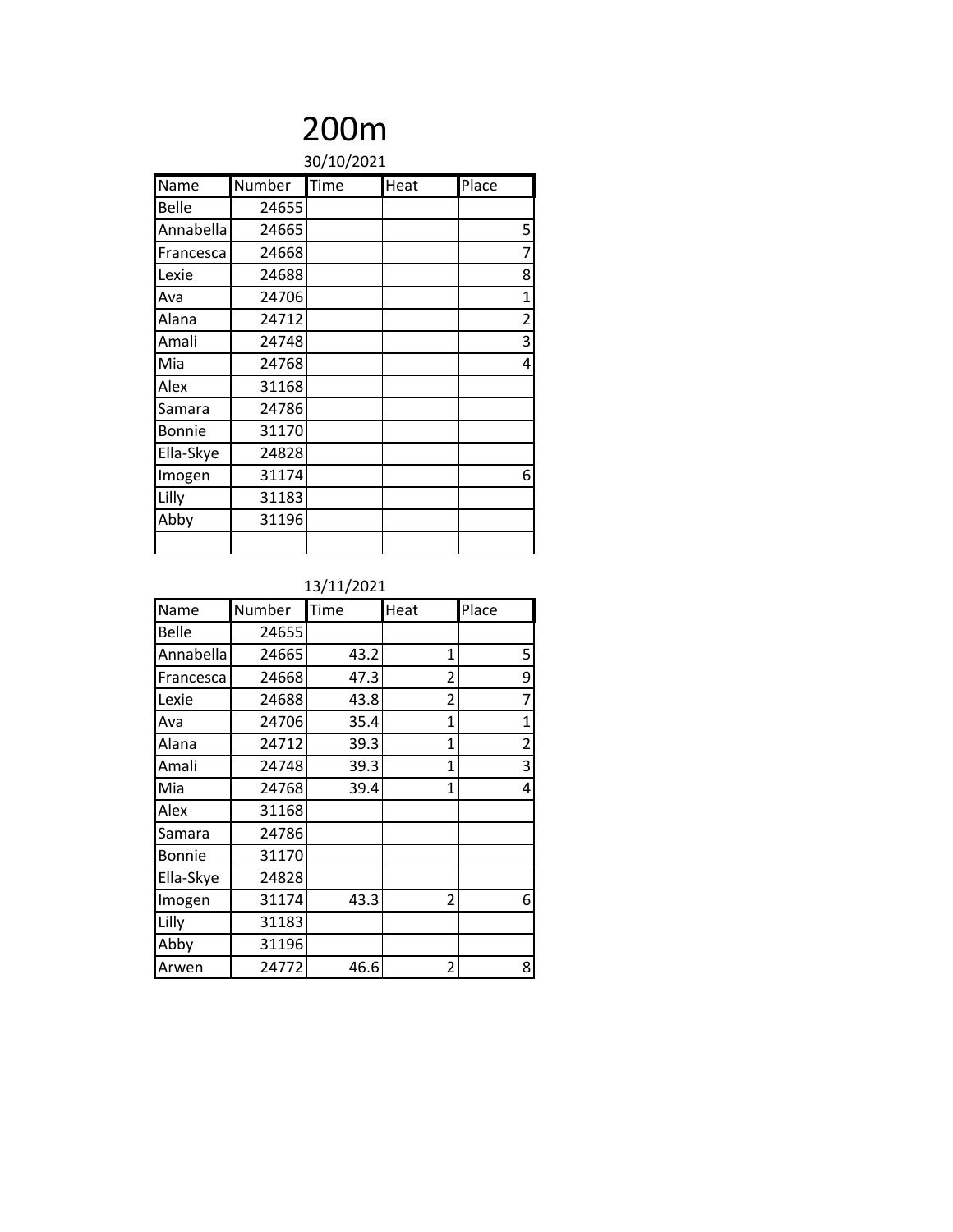4/12/2021

| Name      | Number | Time  | Heat           | Place |
|-----------|--------|-------|----------------|-------|
| Belle     | 24655  |       |                |       |
| Annabella | 24665  | 46.72 | 1              |       |
| Francesca | 24668  | 49.01 | 1              |       |
| Lexie     | 24688  | 4.33  | $\overline{2}$ |       |
| Ava       | 24706  | 35.19 | 2              |       |
| Alana     | 24712  |       |                |       |
| Amali     | 24748  | 39.24 | 2              |       |
| Mia       | 24768  | 40.77 | $\overline{1}$ |       |
| Alex      | 31168  | 42.75 | $\overline{1}$ |       |
| Samara    | 24786  |       |                |       |
| Bonnie    | 31170  |       |                |       |
| Ella-Skye | 24828  | 41.72 | $\overline{2}$ |       |
| Imogen    | 31174  | 44.98 | 1              |       |
| Lilly     | 31183  |       |                |       |
| Abby      | 31196  |       |                |       |
| Arwen     | 24772  | 49.89 | 2              |       |

#### 11/12/2021

| Name          | Number | Time  | Heat           | Place          |
|---------------|--------|-------|----------------|----------------|
| Belle         | 24655  |       |                |                |
| Annabella     | 24665  | 44.97 | 2              | $\overline{2}$ |
| Francesca     | 24668  | 52.79 | $\overline{2}$ | 4              |
| Lexie         | 24688  | 42.04 | 2              | $\mathbf 1$    |
| Ava           | 24706  | 38.47 | $\mathbf{1}$   | $\mathbf{1}$   |
| Alana         | 24712  | 39.93 | $\mathbf{1}$   | $\overline{2}$ |
| Amali         | 24748  |       |                |                |
| Mia           | 24768  | 40.22 | $\mathbf{1}$   | 3              |
| Alex          | 31168  |       |                |                |
| Samara        | 24786  |       |                |                |
| <b>Bonnie</b> | 31170  |       |                |                |
| Ella-Skye     | 24828  |       |                |                |
| Imogen        | 31174  | 45.48 | 2              | 3              |
| Lilly         | 31183  |       |                |                |
| Abby          | 31196  |       |                |                |
| Arwen         | 24772  |       |                |                |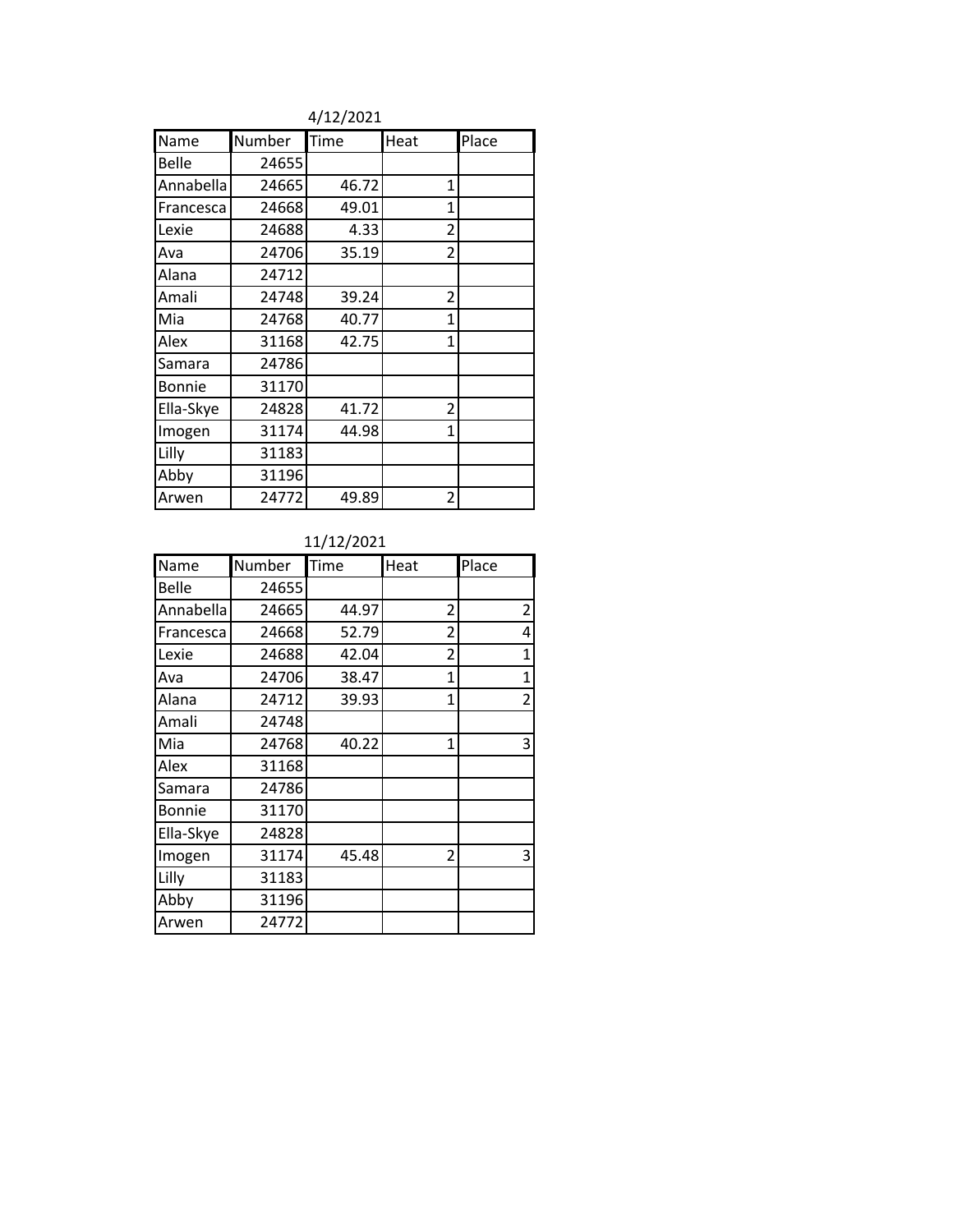|           |        | ----------- |      |                |
|-----------|--------|-------------|------|----------------|
| Name      | Number | Time        | Heat | Place          |
| Belle     | 24655  |             |      |                |
| Annabella | 24665  |             |      |                |
| Francesca | 24668  | 46.65       |      | 7              |
| Lexie     | 24688  | 42.32       |      | 5              |
| Ava       | 24706  |             |      |                |
| Alana     | 24712  | 38.24       |      | $\overline{2}$ |
| Amali     | 24748  | 39.32       |      | 4              |
| Mia       | 24768  | 38.76       |      | 3              |
| Alex      | 31168  |             |      |                |
| Samara    | 24786  | 37.72       |      | $\mathbf{1}$   |
| Bonnie    | 31170  |             |      |                |
| Ella-Skye | 24828  |             |      |                |
| Imogen    | 31174  |             |      |                |
| Lilly     | 31183  |             |      |                |
| Abby      | 31196  | 43.07       |      | 6              |
|           |        |             |      |                |

#### 15/01/2022

#### 19/02/2022

| Name      | Number | Time     | Heat           | Place        |
|-----------|--------|----------|----------------|--------------|
| Belle     | 24655  | 48.67    | 1              | 5            |
| Annabella | 24665  | 45.46    | 1              | 4            |
| Francesca | 24668  | 49.59    | $\overline{2}$ | 4            |
| Lexie     | 24688  |          |                |              |
| Ava       | 24706  | 35.32    | 1              | $\mathbf{1}$ |
| Alana     | 24712  |          |                |              |
| Amali     | 24748  |          |                |              |
| Mia       | 24768  | 39.94    | $\overline{1}$ | 3            |
| Alex      | 31168  |          |                |              |
| Samara    | 24786  |          |                |              |
| Bonnie    | 31170  |          |                |              |
| Ella-Skye | 24828  |          |                |              |
| Imogen    | 31174  | 46.79    | 2              | 3            |
| Lilly     | 31183  | 44.54.1. |                |              |
| Abby      | 31196  | 45.01    | 2              | 3            |
| Maddy     |        | 38.43    | 1              | 2            |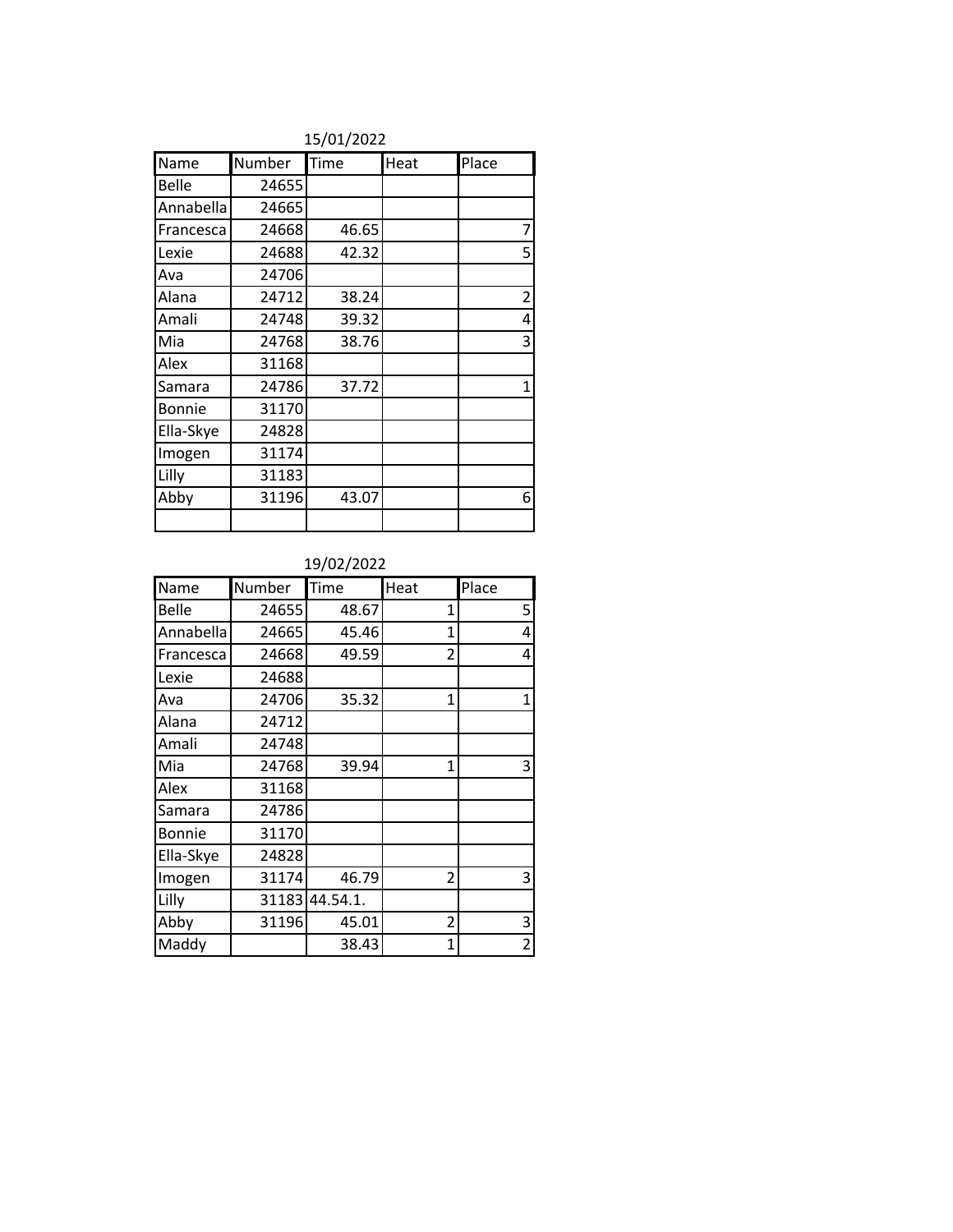| 6/11/2022     |        |               |              |                |
|---------------|--------|---------------|--------------|----------------|
| Name          | Number | Time          | Heat         | Place          |
| Belle         | 24655  |               |              |                |
| Annabella     |        | 24665 1.47.60 | 1            | 5              |
| Francesca     |        | 24668 2.02.0  | $\mathbf{1}$ | 8              |
| Lexie         |        | 24688 1.50.5  | 1            | $\overline{7}$ |
| Ava           |        | 24706 1.31.20 | $\mathbf{1}$ | $\mathbf 1$    |
| Alana         |        | 24712 1.34.0  | 1            | $\overline{2}$ |
| Amali         |        | 24748 1.37.40 | 1            | 4              |
| Mia           | 24768  |               |              |                |
| Alex          | 31168  |               |              |                |
| Samara        |        | 24786 1.34.80 | 1            | 3              |
| <b>Bonnie</b> | 31170  |               |              |                |
| Ella-Skye     | 24828  |               |              |                |
| Imogen        | 31174  |               |              |                |
| Lilly         | 31183  |               |              |                |
| Abby          | 31196  |               |              |                |
| Arwen         |        | 34772 1.49.10 | 1            | 6              |

| Name          | Number | Time | Heat           | Place          |
|---------------|--------|------|----------------|----------------|
| Belle         | 24655  |      |                |                |
| Annabella     | 24665  | 1.39 | 1              | 5              |
| Francesca     | 24668  |      |                |                |
| Lexie         | 24688  | 1.47 | 2              | 4              |
| Ava           | 24706  | 1.29 | $\overline{1}$ | $\mathbf{1}$   |
| Alana         | 24712  |      |                |                |
| Amali         | 24748  | 1.36 | 1              | $\mathbf{1}$   |
| Mia           | 24768  | 1.39 | 2              | $\mathbf{1}$   |
| Alex          | 31168  | 1.3  | 1              | $\overline{2}$ |
| Samara        | 24786  |      |                |                |
| <b>Bonnie</b> | 31170  | 1.39 | 1              | 4              |
| Ella-Skye     | 24828  |      |                |                |
| Imogen        | 31174  | 1.45 | 2              | $\overline{2}$ |
| Lilly         | 31183  |      |                |                |
| Abby          | 31196  |      |                |                |
| Arwen         | 34772  | 1.45 | 2              | 3              |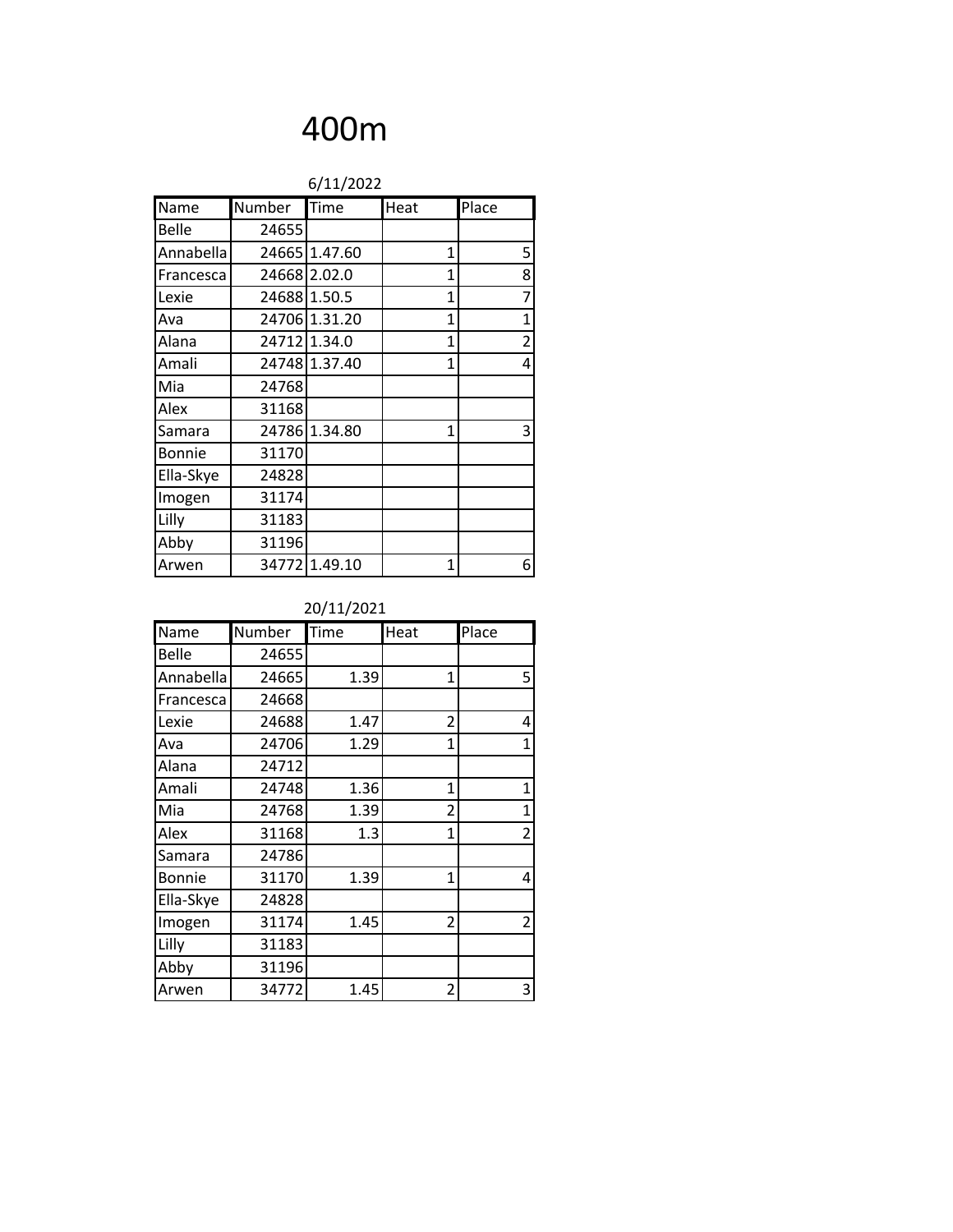#### 15/01/2022

| Name      | Number | Time          | Heat | Place |
|-----------|--------|---------------|------|-------|
| Belle     | 24655  |               |      |       |
| Annabella |        | 24665 1.46.70 |      | 7     |
| Francesca |        | 24668 1.50.90 |      | 8     |
| Lexie     |        | 24688 1.45.80 |      | 5     |
| Ava       | 24706  |               |      |       |
| Alana     |        | 24712 1.33.30 |      | 1     |
| Amali     |        | 24748 1.39.80 |      | 3     |
| Mia       |        | 24768 1.44.80 |      | 4     |
| Alex      | 31168  |               |      |       |
| Samara    |        | 24786 1.35.20 |      | 2     |
| Bonnie    | 31170  |               |      |       |
| Ella-Skye | 24828  |               |      |       |
| Imogen    | 31174  |               |      |       |
| Lilly     | 31183  |               |      |       |
| Abby      | 31196  |               |      |       |
|           |        |               |      |       |

#### 12/02/2022

| Name      | Number | Time | Heat           | Place |
|-----------|--------|------|----------------|-------|
| Belle     | 24655  |      | 2              | 4     |
| Annabella | 24665  |      | 1              | 4     |
| Francesca | 24668  |      |                |       |
| Lexie     | 24688  |      | $\overline{2}$ | 5     |
| Ava       | 24706  |      | 2              | 1     |
| Alana     | 24712  |      | 1              | 1     |
| Amali     | 24748  |      | $\overline{1}$ | 3     |
| Mia       | 24768  |      |                |       |
| Alex      | 31168  |      | 2              | 6     |
| Samara    | 24786  |      | 2              | 2     |
| Bonnie    | 31170  |      | $\overline{2}$ | 3     |
| Ella-Skye | 24828  |      |                |       |
| Imogen    | 31174  |      |                |       |
| Lilly     | 31183  |      | 1              | 5     |
| Abby      | 31196  |      |                |       |
| Arwen     | 34772  |      | $\overline{c}$ | 2     |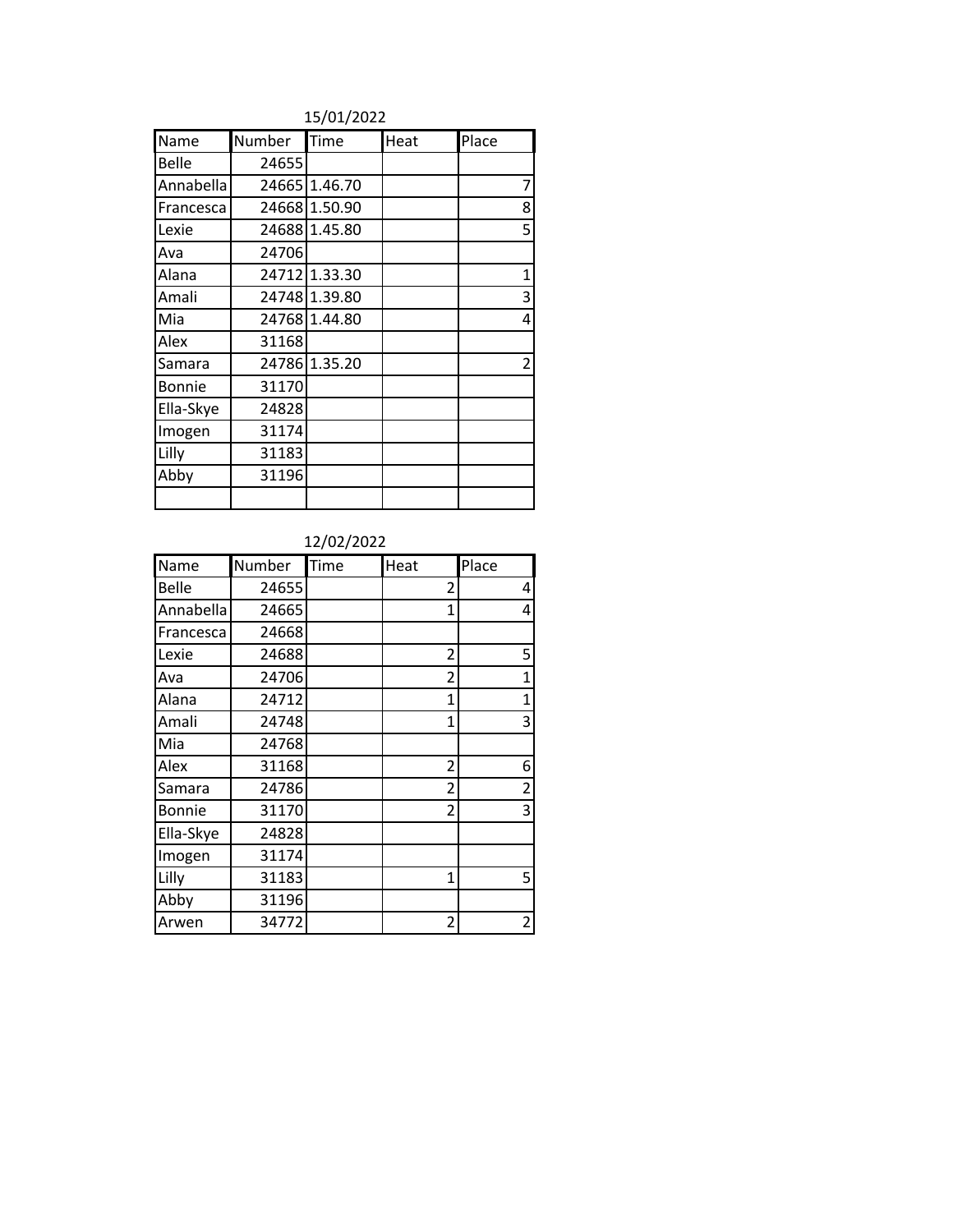| 20/11/2021 |                    |      |                |  |  |
|------------|--------------------|------|----------------|--|--|
| Number     | $\overline{T}$ ime | Heat | Place          |  |  |
| 24655      |                    |      |                |  |  |
| 24665      |                    |      | 7              |  |  |
| 24668      |                    |      | 5              |  |  |
| 24688      |                    |      |                |  |  |
| 24706      |                    |      |                |  |  |
| 24712      | 3.4                |      | $\overline{1}$ |  |  |
| 24748      | 4.11               |      | 4              |  |  |
| 24768      |                    |      |                |  |  |
| 31168      | 3.56               |      | 3              |  |  |
| 24786      |                    |      |                |  |  |
| 31170      | 3.49               |      | $\overline{c}$ |  |  |
| 24828      |                    |      |                |  |  |
| 31174      |                    |      |                |  |  |
| 31183      |                    |      |                |  |  |
| 31196      |                    |      |                |  |  |
| 34772      |                    |      |                |  |  |
|            |                    |      |                |  |  |
|            |                    |      |                |  |  |
|            |                    |      |                |  |  |
|            |                    |      |                |  |  |
|            |                    |      |                |  |  |
|            |                    |      |                |  |  |
|            |                    |      |                |  |  |
|            |                    |      |                |  |  |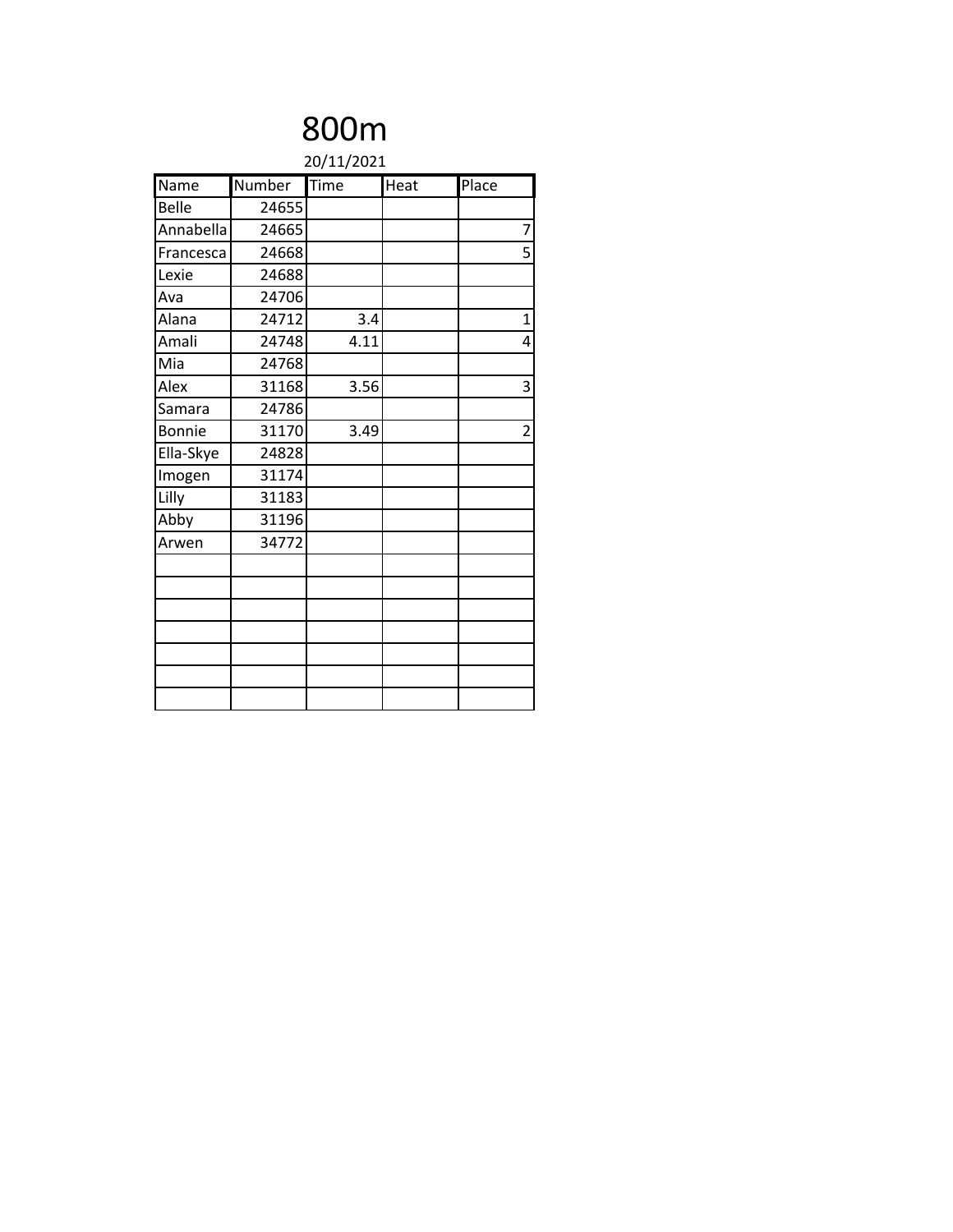### Discus

|               |        |      | 30/10/2021 |       |             |                |
|---------------|--------|------|------------|-------|-------------|----------------|
| Name          | Number | Ist  | 2nd        | 3rd   | <b>Best</b> | Pos            |
| Belle         | 24655  |      |            |       |             |                |
| Annabella     | 24665  | 7.63 | 6.87       | 7.25  | 7.63        | 3              |
| Francesca     | 24668  | 4.97 | 5.37       | 6.07  | 6.07        | 5              |
| Lexie         | 24688  | 5.53 | 5.34       | 4.99  | 5.57        | 7              |
| Ava           | 24706  | 9.99 | 11         | 12.72 | 12.72       | $\overline{1}$ |
| Alana         | 24712  | 7.63 | 7.54       | 6.42  | 7.63        | 3              |
| Amali         | 24748  | 6.03 | 5.42       | 8.55  | 8.55        | $\overline{2}$ |
| Mia           | 24768  | 5.57 | 5.34       | 4.99  | 5.57        | 7              |
| Alex          | 31168  |      |            |       |             |                |
| Samara        | 24786  | 6.62 | lf         | 5.77  | 6.62        | 4              |
| <b>Bonnie</b> | 31170  |      |            |       |             |                |
| Ella-Skye     | 24828  |      |            |       |             |                |
| Imogen        | 31174  | 3.46 | 4.33       | 2.27  | 4.33        | 6              |
| Lilly         | 31183  |      |            |       |             |                |
| Abby          | 31196  |      |            |       |             |                |
| Arwen         | 24772  | 3.85 | 3.82       | 3.7   | 3.85        | 9              |
| Mady          |        |      |            |       |             |                |

|               |        | 20/11/2021 |     |     |             |                |
|---------------|--------|------------|-----|-----|-------------|----------------|
| Name          | Number | Ist        | 2nd | 3rd | <b>Best</b> | Pos            |
| <b>Belle</b>  | 24655  |            |     |     |             |                |
| Annabella     | 24665  |            |     |     | 6           | 7              |
| Francesca     | 24668  |            |     |     | 9           | 3              |
| Lexie         | 24688  |            |     |     | 7.9         | 5              |
| Ava           | 24706  |            |     |     | 10          | $\mathbf 1$    |
| Alana         | 24712  |            |     |     |             |                |
| Amali         | 24748  |            |     |     | 9.2         | $\overline{2}$ |
| Mia           | 24768  |            |     |     | 8.9         | 4              |
| Alex          | 31168  |            |     |     | 5.4         | 9              |
| Samara        | 24786  |            |     |     |             |                |
| <b>Bonnie</b> | 31170  |            |     |     | 4.3         | 10             |
| Ella-Skye     | 24828  |            |     |     | 7.4         | 6              |
| Imogen        | 31174  |            |     |     | 5.85        | 8              |
| Lilly         | 31183  |            |     |     |             |                |
| Abby          | 31196  |            |     |     |             |                |
| Arwen         | 24772  |            |     |     | 5.4         | 9              |
| Mady          |        |            |     |     |             |                |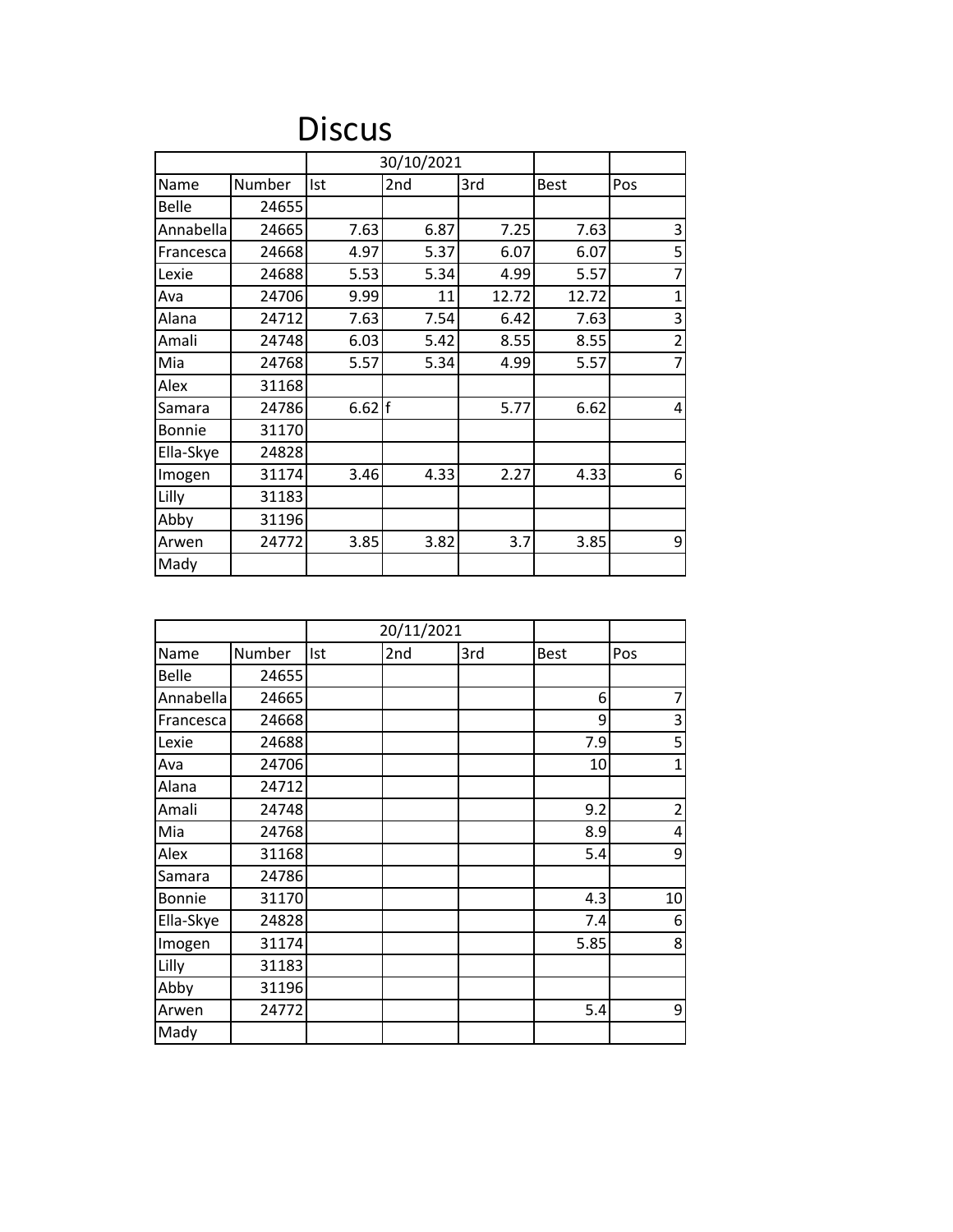| Name      | Number | Ist | 2nd | 3rd | <b>Best</b> | Pos            |
|-----------|--------|-----|-----|-----|-------------|----------------|
| Belle     | 24655  |     |     |     |             |                |
| Annabella | 24665  |     |     |     | 9.32        | 3              |
| Francesca | 24668  |     |     |     | 8.8         | 4              |
| Lexie     | 24688  |     |     |     | 7.34        | 5              |
| Ava       | 24706  |     |     |     |             |                |
| Alana     | 24712  |     |     |     | 10.5        | $\mathbf{1}$   |
| Amali     | 24748  |     |     |     | 9.6         | $\overline{2}$ |
| Mia       | 24768  |     |     |     |             |                |
| Alex      | 31168  |     |     |     |             |                |
| Samara    | 24786  |     |     |     | 6.9         | 6              |
| Bonnie    | 31170  |     |     |     |             |                |
| Ella-Skye | 24828  |     |     |     |             |                |
| Imogen    | 31174  |     |     |     | 5.64        | 8              |
| Lilly     | 31183  |     |     |     |             |                |
| Abby      | 31196  |     |     |     |             |                |
| Arwen     | 24772  |     |     |     | 6.33        | 7              |

#### 6/11/2021

| Name          | Number | Ist | 2nd | 3rd | <b>Best</b> | Pos            |
|---------------|--------|-----|-----|-----|-------------|----------------|
| Belle         | 24655  |     |     |     |             |                |
| Annabella     | 24665  |     |     |     | 8.9         | 5              |
| Francesca     | 24668  |     |     |     | 9.1         | 3              |
| Lexie         | 24688  |     |     |     | 7.3         | 7              |
| Ava           | 24706  |     |     |     | 9.2         | $\overline{2}$ |
| Alana         | 24712  |     |     |     | 8.16        | 6              |
| Amali         | 24748  |     |     |     | 9           | 4              |
| Mia           | 24768  |     |     |     | 9.55        | 1              |
| Alex          | 31168  |     |     |     |             |                |
| Samara        | 24786  |     |     |     |             |                |
| <b>Bonnie</b> | 31170  |     |     |     |             |                |
| Ella-Skye     | 24828  |     |     |     |             |                |
| Imogen        | 31174  |     |     |     | 5.12        | 8              |
| Lilly         | 31183  |     |     |     |             |                |
| Abby          | 31196  |     |     |     |             |                |
| Arwen         | 24772  |     |     |     | 5.06        | 9              |

| 4/12/2021 |  |
|-----------|--|
|-----------|--|

| Name         | Number | Ist | 2nd | 3rd | <b>Best</b> | Pos |
|--------------|--------|-----|-----|-----|-------------|-----|
| <b>Belle</b> | 24655  |     |     |     |             |     |
| Annabella    | 24665  |     |     |     | 7.37        | 4   |
| Francesca    | 24668  |     |     |     | 8.94        | 2   |
| Lexie        | 24688  |     |     |     | 6.67        | 5   |
| Ava          | 24706  |     |     |     | 8.53        | 3   |
| Alana        | 24712  |     |     |     |             |     |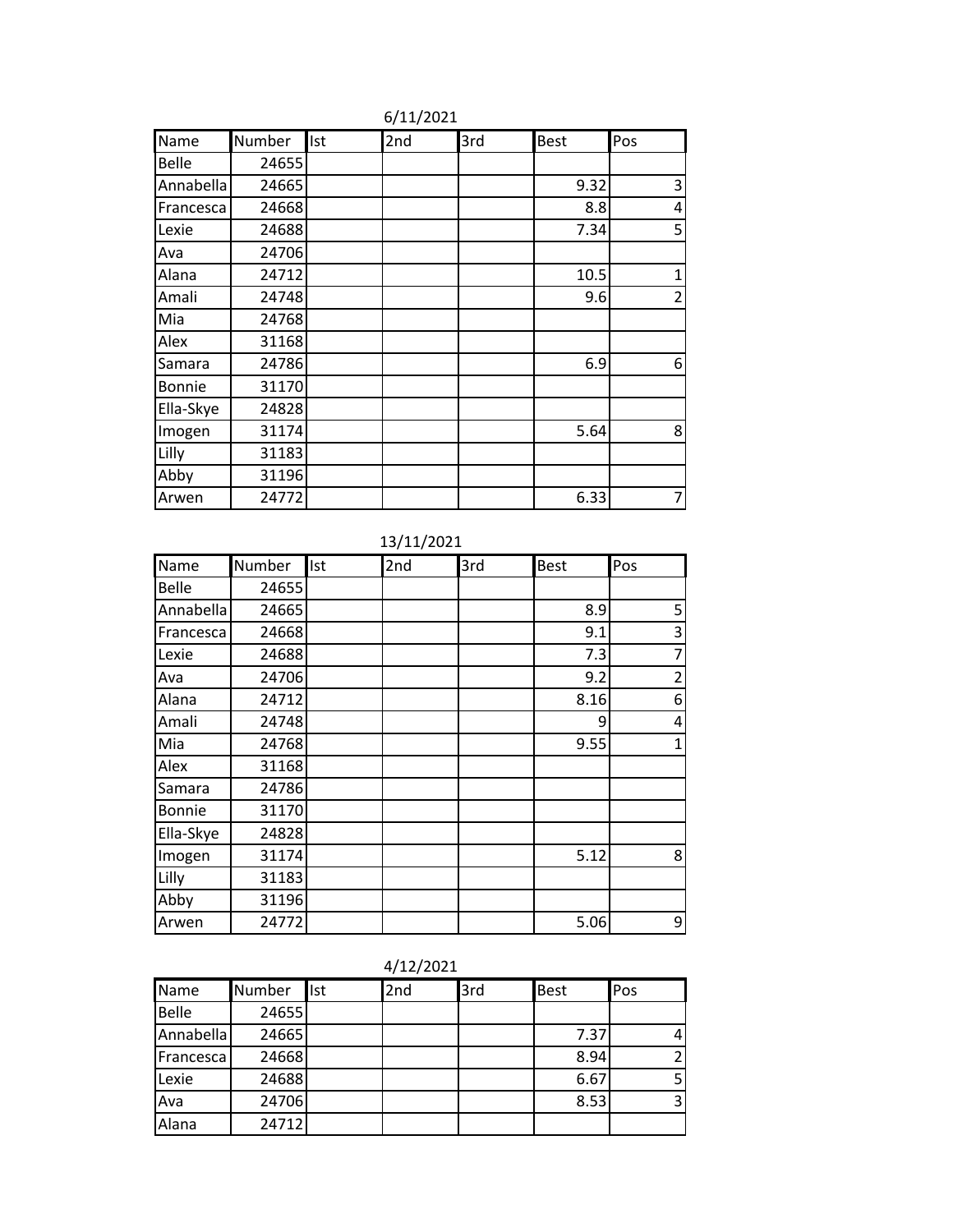| Amali         | 24748 |  | 10   |   |
|---------------|-------|--|------|---|
| Mia           | 24768 |  | 10   |   |
| Alex          | 31168 |  | 5.3  |   |
| Samara        | 24786 |  |      |   |
| <b>Bonnie</b> | 31170 |  |      |   |
| Ella-Skye     | 24828 |  | 4.6  | q |
| Imogen        | 31174 |  | 5.64 | 6 |
| Lilly         | 31183 |  |      |   |
| Abby          | 31196 |  |      |   |
| Arwen         | 24772 |  | 4.97 | 8 |

| 11/12/2021 |  |  |  |  |  |  |  |  |
|------------|--|--|--|--|--|--|--|--|
|------------|--|--|--|--|--|--|--|--|

| Name      | Number | Ist | 2nd | 3rd | <b>Best</b> | Pos         |
|-----------|--------|-----|-----|-----|-------------|-------------|
| Belle     | 24655  |     |     |     |             |             |
| Annabella | 24665  |     |     |     | 7.33        | 2           |
| Francesca | 24668  |     |     |     | 8.08        | $\mathbf 1$ |
| Lexie     | 24688  |     |     |     | 6.04        | 6           |
| Ava       | 24706  |     |     |     | 7.03        | 4           |
| Alana     | 24712  |     |     |     | 7.15        | 3           |
| Amali     | 24748  |     |     |     |             |             |
| Mia       | 24768  |     |     |     | 6.8         | 5           |
| Alex      | 31168  |     |     |     | 4.76        | 7           |
| Samara    | 24786  |     |     |     |             |             |
| Bonnie    | 31170  |     |     |     |             |             |
| Ella-Skye | 24828  |     |     |     |             |             |
| Imogen    | 31174  |     |     |     | 4.03        | 8           |
| Lilly     | 31183  |     |     |     |             |             |
| Abby      | 31196  |     |     |     |             |             |
| Arwen     | 24772  |     |     |     |             |             |

| Name          | Number | Ist  | 2nd  | 3rd  | <b>Best</b> | Pos |
|---------------|--------|------|------|------|-------------|-----|
| Belle         | 24655  |      |      |      |             |     |
| Annabella     | 24665  | 6.06 | 5.57 | 6.04 | 6.6         |     |
| Francesca     | 24668  | 6.69 | 5.34 | 7.76 | 7.95        |     |
| Lexie         | 24688  |      |      |      |             |     |
| Ava           | 24706  |      |      |      |             |     |
| Alana         | 24712  | 6.69 | 9.96 | 8.74 | 9.96        |     |
| Amali         | 24748  | 8.43 | 7.74 | 7.16 | 7.74        |     |
| Mia           | 24768  | 6.94 | 6.98 | 7.44 | 7.44        |     |
| Alex          | 31168  |      |      |      |             |     |
| Samara        | 24786  | 5.87 | 6.4  | 6.65 | 6.65        |     |
| <b>Bonnie</b> | 31170  |      |      |      |             |     |
| Ella-Skye     | 24828  |      |      |      |             |     |
| Imogen        | 31174  |      |      |      |             |     |
| Lilly         | 31183  |      |      |      |             |     |
| Abby          | 31196  | 6.38 | 5.6  | 5.68 | 6.38        |     |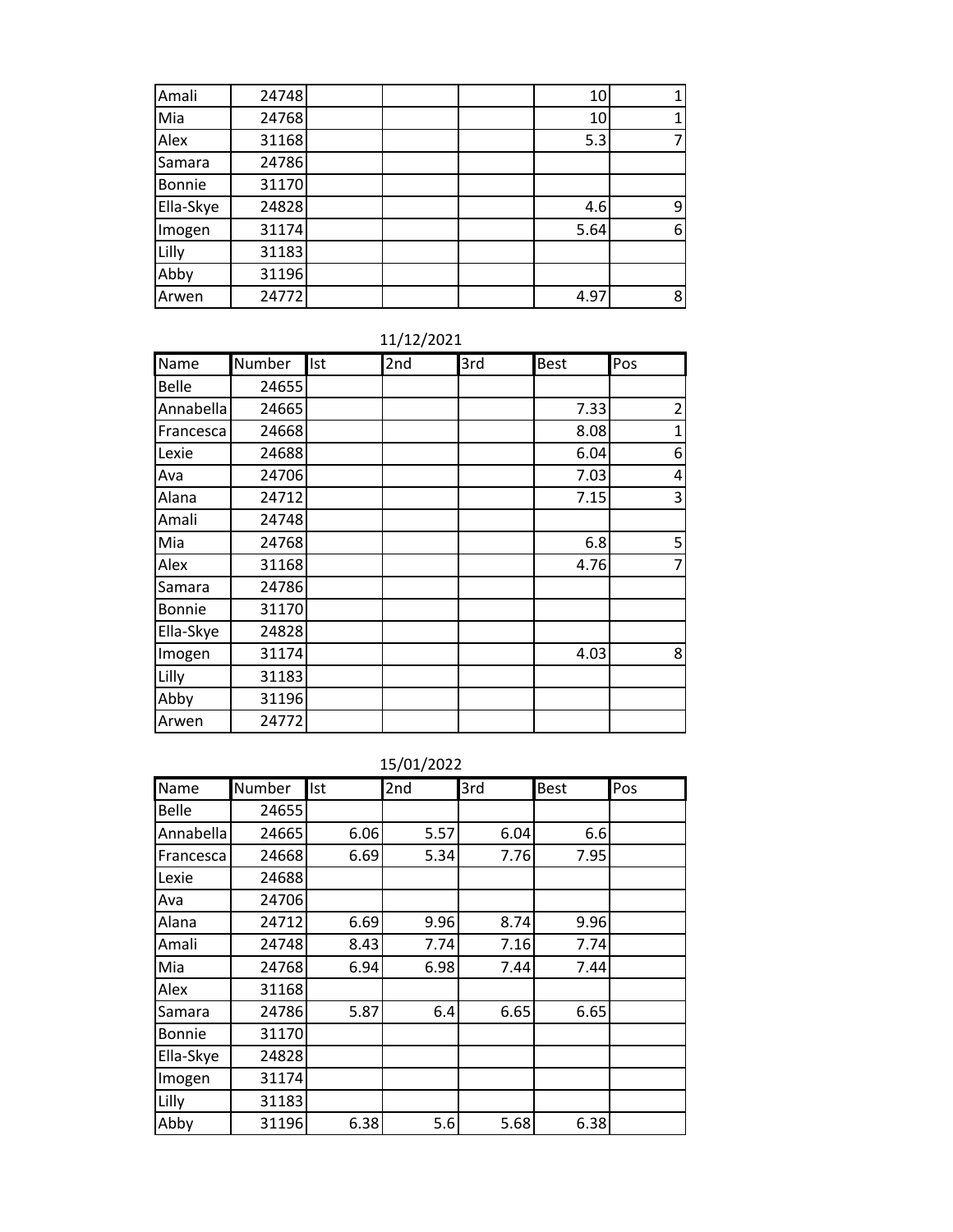|           |        |     | 29/01/2022 |     |             |                |
|-----------|--------|-----|------------|-----|-------------|----------------|
| Name      | Number | Ist | 2nd        | 3rd | <b>Best</b> | Pos            |
| Belle     | 24655  |     |            |     |             |                |
| Annabella | 24665  |     |            |     |             |                |
| Francesca | 24668  |     |            |     | 6           | 4              |
| Lexie     | 24688  |     |            |     |             |                |
| Ava       | 24706  |     |            |     |             |                |
| Alana     | 24712  |     |            |     |             |                |
| Amali     | 24748  |     |            |     |             |                |
| Mia       | 24768  |     |            |     | 7.6         | $\overline{2}$ |
| Alex      | 31168  |     |            |     |             |                |
| Samara    | 24786  |     |            |     |             |                |
| Bonnie    | 31170  |     |            |     |             |                |
| Ella-Skye | 24828  |     |            |     |             |                |
| Imogen    | 31174  |     |            |     |             |                |
| Lilly     | 31183  |     |            |     | 8.1         | 3              |
| Abby      | 31196  |     |            |     | 6.3         | 3              |
| Arwen     | 24772  |     |            |     |             |                |
| Mady      |        |     |            |     |             |                |

|              |        |     | 12/02/2022 |     |             |     |
|--------------|--------|-----|------------|-----|-------------|-----|
| Name         | Number | Ist | 2nd        | 3rd | <b>Best</b> | Pos |
| <b>Belle</b> | 24655  |     |            |     | 8.4         |     |
| Annabella    | 24665  |     |            |     | 8.95        |     |
| Francesca    | 24668  |     |            |     |             |     |
| Lexie        | 24688  |     |            |     | 7.35        |     |
| Ava          | 24706  |     |            |     | 11.77       |     |
| Alana        | 24712  |     |            |     | 9.52        |     |
| Amali        | 24748  |     |            |     | 10          |     |
| Mia          | 24768  |     |            |     |             |     |
| Alex         | 31168  |     |            |     | 6.7         |     |
| Samara       | 24786  |     |            |     | 6.54        |     |
| Bonnie       | 31170  |     |            |     | 4.24        |     |
| Ella-Skye    | 24828  |     |            |     |             |     |
| Imogen       | 31174  |     |            |     | 3.22        |     |
| Lilly        | 31183  |     |            |     | 8.8         |     |
| Abby         | 31196  |     |            |     | 6.7         |     |
| Arwen        | 24772  |     |            |     | 5.44        |     |
| Mady         |        |     |            |     | 650         |     |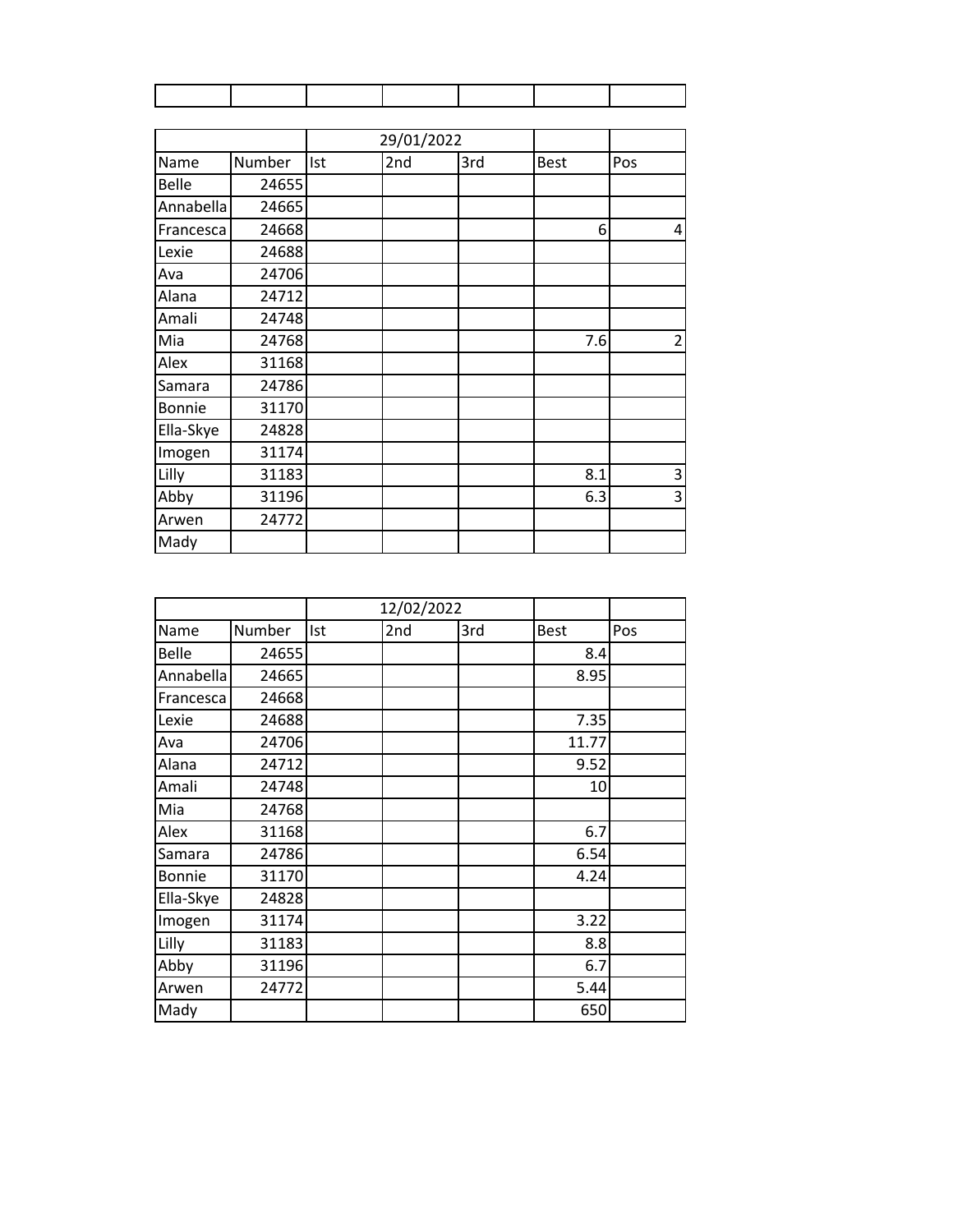### High Jump

|           |           |    |    | 6/11/2021 |    |    |    |     |  |
|-----------|-----------|----|----|-----------|----|----|----|-----|--|
| Name      | Number    | 70 | 75 | 80        | 85 | 90 | 95 | 100 |  |
| Belle     | 24655     |    |    |           |    |    |    |     |  |
| Annabella | 24665 x   |    | x  | x         |    |    |    |     |  |
| Francesca | 24668 x   |    | X  | x         |    |    |    |     |  |
| Lexie     | 24688 x   |    | X  |           |    |    |    |     |  |
| Ava       | 24706 x   |    | X  | x         | x  | x  | x  | Ιx  |  |
| Alana     | 24712 x   |    | x  | x         | x  |    |    |     |  |
| Amali     | 24748 x   |    | X  | X         |    |    |    |     |  |
| Mia       | 24768     |    |    |           |    |    |    |     |  |
| Alex      | 31168     |    |    |           |    |    |    |     |  |
| Samara    | 24786 x   |    | X  |           |    |    |    |     |  |
| Bonnie    | 31170     |    |    |           |    |    |    |     |  |
| Ella-Skye | 24828     |    |    |           |    |    |    |     |  |
| Imogen    | $31174$ x |    |    |           |    |    |    |     |  |
| Lilly     | 31183     |    |    |           |    |    |    |     |  |
| Emma      |           |    |    |           |    |    |    |     |  |
| Arwen     |           | x  | X  | X         |    |    |    |     |  |

| Name         | <b>Number</b> | 70 | 75 | 80 | 85 | 90 | 95 | 100 | 110 |
|--------------|---------------|----|----|----|----|----|----|-----|-----|
| <b>Belle</b> | 24655         |    |    |    |    |    |    |     |     |
| Annabella    | 24665 x       |    | X  |    |    |    |    |     |     |
| Francesca    | 24668 x       |    |    |    |    |    |    |     |     |
| Lexie        | 24688 x       |    | x  |    |    |    |    |     |     |
| Ava          | 24706 x       |    | x  | X  | X  | X  | X  | x   | x   |
| Alana        | 24712 x       |    | X  | X  | x  | X  | X  |     |     |
| Amali        | 24748 x       |    | x  | X  | x  |    |    |     |     |
| Mia          | 24768 x       |    | x  | x  | X  |    |    |     |     |
| Alex         | 31168         |    |    |    |    |    |    |     |     |
| Samara       | 24786         |    |    |    |    |    |    |     |     |
| Bonnie       | 31170         |    |    |    |    |    |    |     |     |
| Ella-Skye    | 24828         |    |    |    |    |    |    |     |     |
| Imogen       | $31174$ x     |    | x  | X  |    |    |    |     |     |
| Lilly        | 31183         |    |    |    |    |    |    |     |     |
| Emma         |               |    |    |    |    |    |    |     |     |
| Arwen        | 24772 x       |    |    |    |    |    |    |     |     |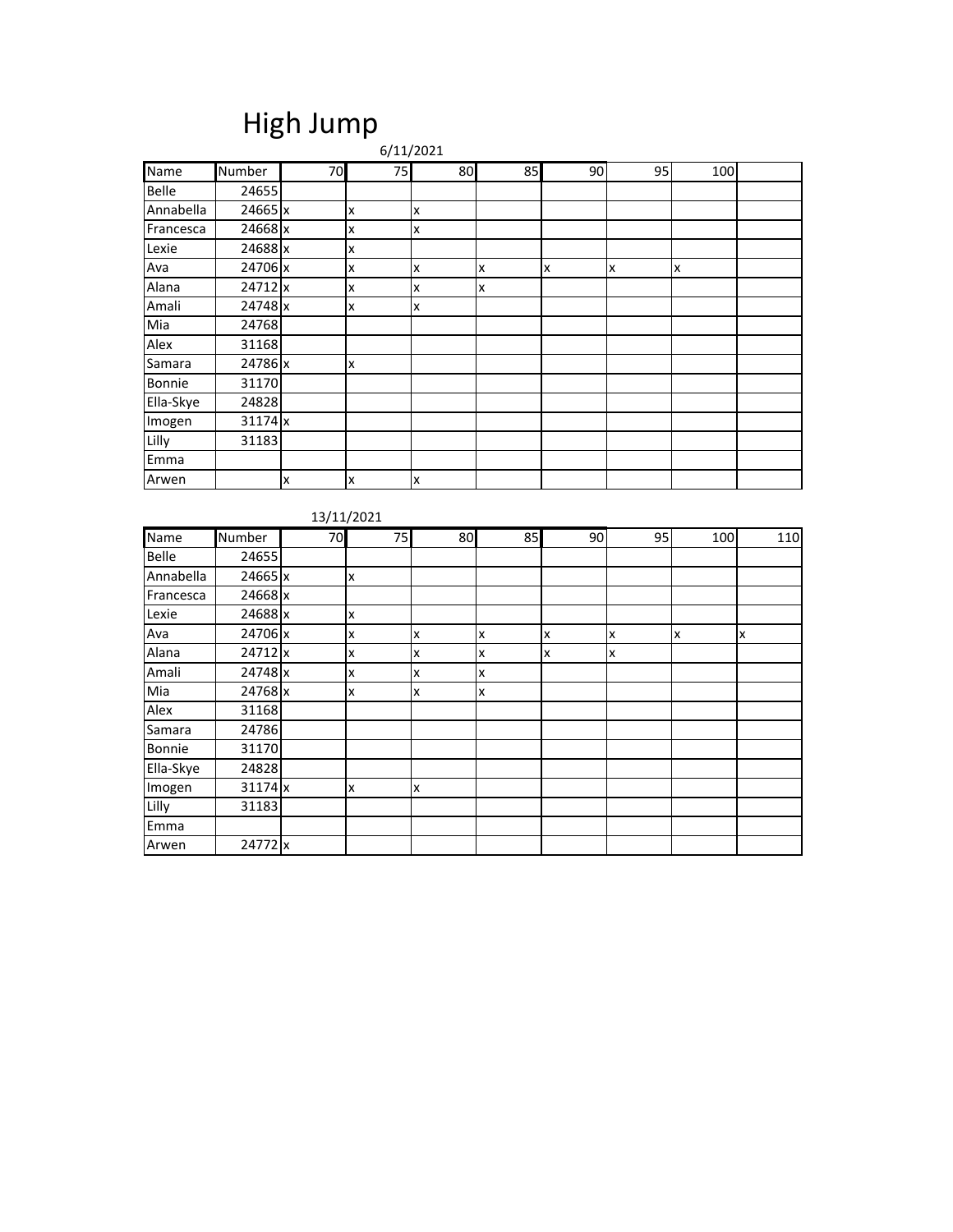| Name      | Number  | 70 | 75 | 80 | 85 | 90 | 95 | 100 | 105 | 110 |
|-----------|---------|----|----|----|----|----|----|-----|-----|-----|
| Belle     | 24655   |    |    |    |    |    |    |     |     |     |
| Annabella | 24665 x |    | X  | x  | x  |    |    |     |     |     |
| Francesca | 24668 x |    | x  | x  | x  |    |    |     |     |     |
| Lexie     | 24688 x |    | x  | x  | x  |    |    |     |     |     |
| Ava       | 24706 x |    | x  | x  | x  | lχ | Ιx | Ιx  | x   |     |
| Alana     | 24712   |    |    |    |    |    |    |     |     |     |
| Amali     | 24748 x |    | X  |    |    |    |    |     |     |     |
| Mia       | 24768 x |    | x  | x  | x  | Ιx |    |     |     |     |
| Alex      | 31168 x |    | X  | x  | x  | X  | x  |     |     |     |
| Samara    | 24786   |    |    |    |    |    |    |     |     |     |
| Bonnie    | 31170   | 0  |    |    |    |    |    |     |     |     |
| Ella-Skye | 24828 x |    | X  | x  | Ιx |    |    |     |     |     |
| Imogen    | 31174 x |    |    |    |    |    |    |     |     |     |
| Lilly     | 31183   |    |    |    |    |    |    |     |     |     |
| Emma      |         |    |    |    |    |    |    |     |     |     |
| Arwen     | 24772 x |    |    |    |    |    |    |     |     |     |
| Abby      | 31196   |    |    |    |    |    |    |     |     |     |

|              |         |    | 30/11/2021 |    |    |     |     |     |     |  |
|--------------|---------|----|------------|----|----|-----|-----|-----|-----|--|
| Name         | Number  | 80 | 95         | 90 | 95 | 100 | 105 | 110 | 115 |  |
| <b>Belle</b> | 24655   |    |            |    |    |     |     |     |     |  |
| Annabella    | 24665 x |    | x          | X  | x  | x   |     |     |     |  |
| Francesca    | 24668 x |    | X          | X  |    |     |     |     |     |  |
| Lexie        | 24688 x |    | X          | X  |    |     |     |     |     |  |
| Ava          | 24706 x |    | X          | X  | X  | x   | Ιx  |     |     |  |
| Alana        | 24712 x |    | X          | X  | x  |     |     |     |     |  |
| Amali        | 24748 x |    | X          | x  |    |     |     |     |     |  |
| Mia          | 24768 x |    | X          | x  |    |     |     |     |     |  |
| Alex         | 31168   |    |            |    |    |     |     |     |     |  |
| Samara       | 24786   |    |            |    |    |     |     |     |     |  |
| Bonnie       | 31170   |    |            |    |    |     |     |     |     |  |
| Ella-Skye    | 24828   |    |            |    |    |     |     |     |     |  |
| Imogen       | 31174 x |    |            |    |    |     |     |     |     |  |
| Lilly        | 31183   |    |            |    |    |     |     |     |     |  |
| Emma         |         |    |            |    |    |     |     |     |     |  |
| Arwen        | 24772 x |    | x          | X  |    |     |     |     |     |  |
| Abby         | 31196   |    |            |    |    |     |     |     |     |  |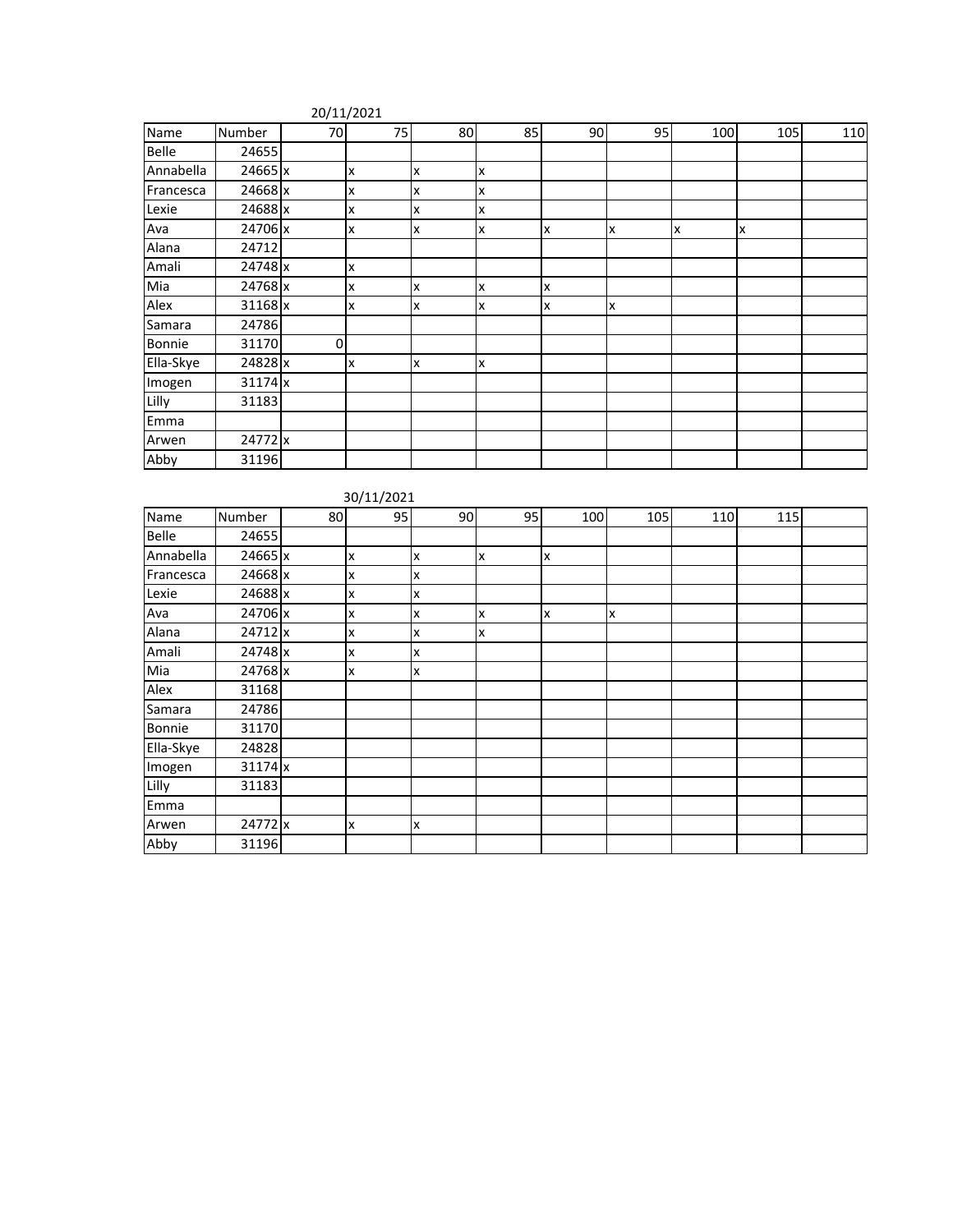| 4/12/2021 |
|-----------|
|-----------|

| <b>Name</b> | Number  | 80 | 85 | 90 | 95 | 100 | 105 | 110 | 115 |
|-------------|---------|----|----|----|----|-----|-----|-----|-----|
| Belle       | 24655   |    |    |    |    |     |     |     |     |
| Annabella   | 24665 x |    | X  |    |    |     |     |     |     |
| Francesca   | 24668 x |    | X  |    |    |     |     |     |     |
| Lexie       | 24688 x |    | X  |    |    |     |     |     |     |
| Ava         | 24706 x |    | X  | x  |    |     |     |     |     |
| Alana       | 24712   |    |    |    |    |     |     |     |     |
| Amali       | 24748 x |    | X  | x  |    |     |     |     |     |
| Mia         | 24768 x |    | X  | x  |    |     |     |     |     |
| Alex        | 31168 x |    | X  | x  | x  | x   | x   | Ιx  |     |
| Samara      | 24786   |    |    |    |    |     |     |     |     |
| Bonnie      | 31170   |    |    |    |    |     |     |     |     |
| Ella-Skye   | 24828   |    |    |    |    |     |     |     |     |
| Imogen      | 31174   |    |    |    |    |     |     |     |     |
| Lilly       | 31183   |    |    |    |    |     |     |     |     |
| Emma        |         |    |    |    |    |     |     |     |     |
| Arwen       | 24772   |    |    |    |    |     |     |     |     |

11/12/2021

| Name      | Number    | 80 | 85 | 90 | 95 | 100 | 105 | 110 | 115 |
|-----------|-----------|----|----|----|----|-----|-----|-----|-----|
| Belle     | 24655     |    |    |    |    |     |     |     |     |
| Annabella | 24665 x   |    | X  | X  |    |     |     |     |     |
| Francesca | 24668     |    |    |    |    |     |     |     |     |
| Lexie     | 24688 x   |    |    |    |    |     |     |     |     |
| Ava       | 24706 x   |    | x  | X  | x  | X   |     |     |     |
| Alana     | 24712 x   |    | X  | X  |    |     |     |     |     |
| Amali     | 24748     |    |    |    |    |     |     |     |     |
| Mia       | 24768 x   |    | X  | X  | x  |     |     |     |     |
| Alex      | 31168 x   |    | X  | X  |    |     |     |     |     |
| Samara    | 24786     |    |    |    |    |     |     |     |     |
| Bonnie    | 31170     |    |    |    |    |     |     |     |     |
| Ella-Skye | 24828     |    |    |    |    |     |     |     |     |
| Imogen    | $31174$ x |    |    |    |    |     |     |     |     |
| Lilly     | 31183     |    |    |    |    |     |     |     |     |
| Emma      |           |    |    |    |    |     |     |     |     |
| Arwen     | 24772     |    |    |    |    |     |     |     |     |

|           |         |    | 15/01/2022 |    |    |    |    |    |    |
|-----------|---------|----|------------|----|----|----|----|----|----|
| Name      | Number  | 70 | 75         | 80 | 85 | 88 | 91 | 94 | 97 |
| Belle     | 24655   |    |            |    |    |    |    |    |    |
| Annabella | 24665 x |    | x          | x  |    |    |    |    |    |
| Francesca | 24668 x |    | x          | x  | lχ |    |    |    |    |
| Lexie     | 24688 x |    |            |    |    |    |    |    |    |
| Ava       | 24706   |    |            |    |    |    |    |    |    |
| Alana     | 24712 x |    | x          | x  | Ιx | x  | x  | Ιx | x  |
| Amali     | 24748 x |    | x          | x  | Ιx |    |    |    |    |
| Mia       | 24768 x |    | x          | x  | Iχ | x  |    |    |    |
| Alex      | 31168   |    |            |    |    |    |    |    |    |
| Samara    | 24786 x |    | X          | x  | Ιx | x  |    |    |    |
| Bonnie    | 31170   |    |            |    |    |    |    |    |    |
| Imogen    | 31174   |    |            |    |    |    |    |    |    |
| Lilly     | 31183   |    |            |    |    |    |    |    |    |
| Emma      |         | Ιx | x          | x  | lχ | x  | x  |    |    |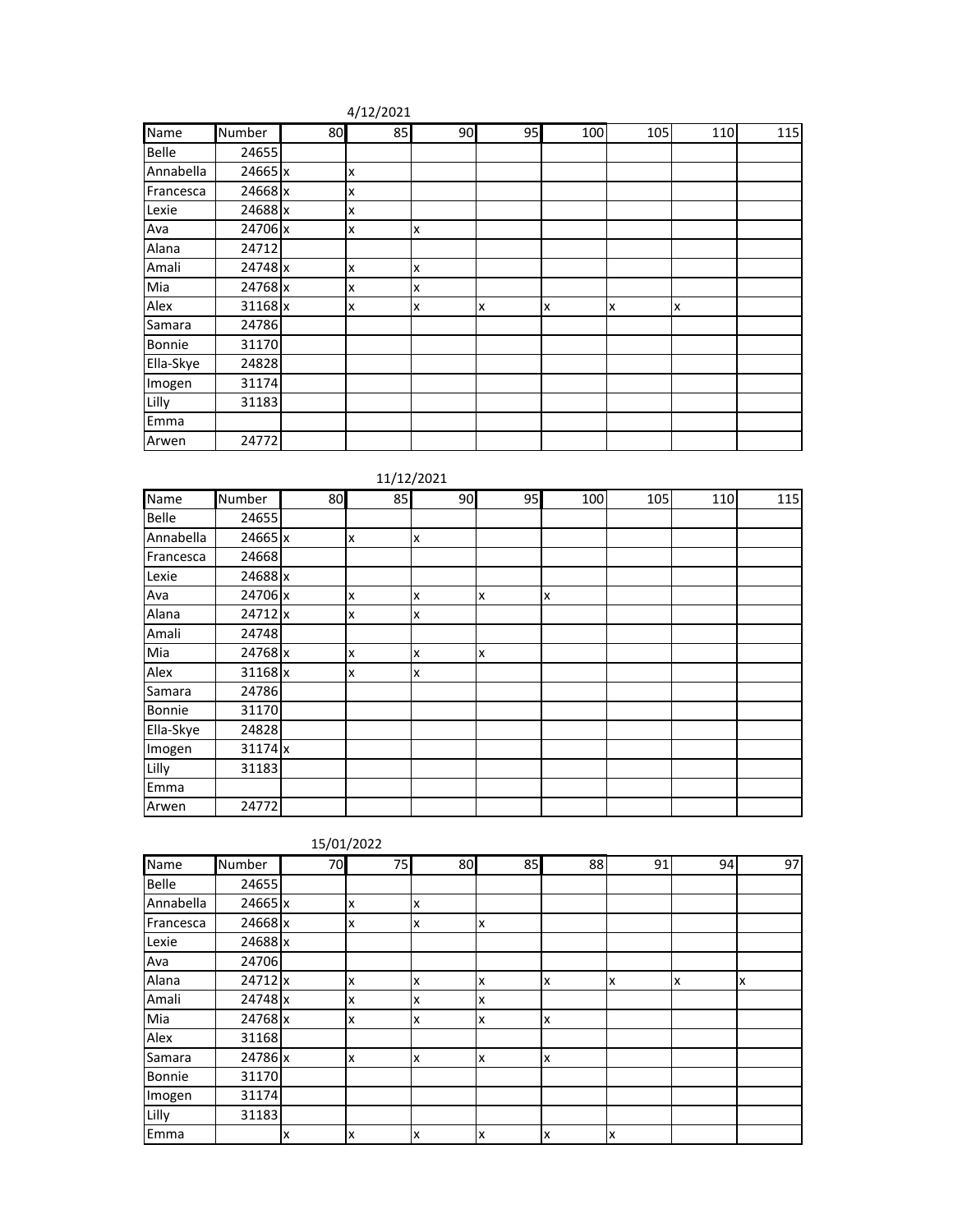#### 29/01/2022

| Name      | Number  | 70 | 80 | 85 | 90 | 95 | 1 |  |  |
|-----------|---------|----|----|----|----|----|---|--|--|
| Belle     | 24655   |    |    |    |    |    |   |  |  |
| Annabella | 24665 x |    | x  | X  |    |    |   |  |  |
| Francesca | 24668 x |    |    |    |    |    |   |  |  |
| Lexie     | 24688   |    |    |    |    |    |   |  |  |
| Ava       | 24706   |    |    |    |    |    |   |  |  |
| Alana     | 24712   |    |    |    |    |    |   |  |  |
| Amali     | 24748   |    |    |    |    |    |   |  |  |
| Mia       | 24768 x |    | X  | x  | x  | x  |   |  |  |
| Alex      | 31168   |    |    |    |    |    |   |  |  |
| Samara    | 24786   |    |    |    |    |    |   |  |  |
| Bonnie    | 31170   |    |    |    |    |    |   |  |  |
| Ella-Skye | 24828   |    |    |    |    |    |   |  |  |
| Imogen    | 31174   |    |    |    |    |    |   |  |  |
| Lilly     | 31183 x |    | X  | x  | x  |    |   |  |  |
| Emma      |         |    |    |    |    |    |   |  |  |
| Arwen     | 24772 x |    | X  | x  |    |    |   |  |  |
| Abby      | 31196   |    |    |    |    |    |   |  |  |
| Maddy     |         |    |    |    |    |    |   |  |  |

5/02/2022

| Name         | Number  | 75 | 80 |  |  |
|--------------|---------|----|----|--|--|
| <b>Belle</b> | 24655   |    |    |  |  |
| Annabella    | 24665 x |    | x  |  |  |
| Francesca    | 24668   | 0  |    |  |  |
| Lexie        | 24688 x |    | x  |  |  |
| Ava          | 24706 x |    |    |  |  |
| Alana        | 24712 x |    |    |  |  |
| Amali        | 24748   |    |    |  |  |
| Mia          | 24768 x |    |    |  |  |
| Alex         | 31168   |    |    |  |  |
| Samara       | 24786 x |    |    |  |  |
| Bonnie       | 31170   |    |    |  |  |
| Ella-Skye    | 24828   |    |    |  |  |
| Imogen       | 31174   |    |    |  |  |
| Lilly        | 31183   |    |    |  |  |
|              |         |    |    |  |  |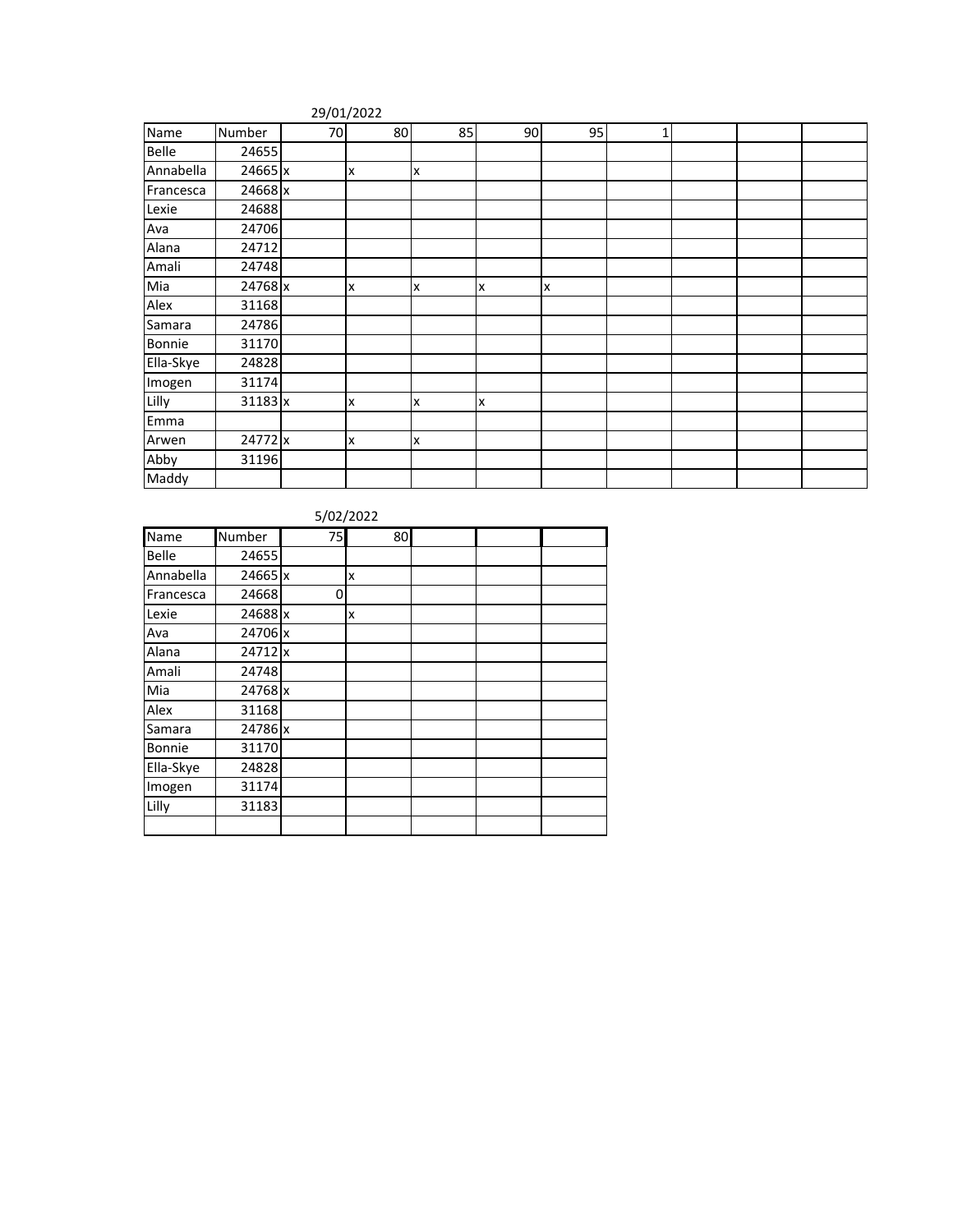| 12/02/2022 |  |
|------------|--|
|------------|--|

| Name      | Number         | 75 | 80                        | 85 | 90 | 95 | 98 | 110 | 115 |
|-----------|----------------|----|---------------------------|----|----|----|----|-----|-----|
| Belle     | 24655 x        |    |                           |    |    |    |    |     |     |
| Annabella | 24665 x        |    | X                         | x  | x  |    |    |     |     |
| Francesca | 24668          |    |                           |    |    |    |    |     |     |
| Lexie     | 24688 x        |    | x                         | x  | x  |    |    |     |     |
| Ava       | 24706 x        |    | X                         | x  | x  |    |    |     |     |
| Alana     | 24712 x        |    | x                         | x  | x  | x  | X  |     |     |
| Amali     | 24748 x        |    | x                         | x  |    |    |    |     |     |
| Mia       | 24768          |    |                           |    |    |    |    |     |     |
| Alex      | 31168          |    |                           |    |    |    |    |     |     |
| Samara    | 24786 x        |    | x                         | x  |    |    |    |     |     |
| Bonnie    | 31170 x        |    |                           |    |    |    |    |     |     |
| Ella-Skye | 24828          |    |                           |    |    |    |    |     |     |
| Imogen    | 31174 x        |    |                           |    |    |    |    |     |     |
| Lilly     | $31183 \times$ |    | x                         | x  | x  | x  |    |     |     |
| Emma      |                |    |                           |    |    |    |    |     |     |
| Arwen     | 24772 x        |    | X                         | x  |    |    |    |     |     |
| Abby      | 31196 x        |    | $\boldsymbol{\mathsf{x}}$ | x  | x  | X  | lx |     |     |

|           |         |    | 19/02/2022 |    |    |     |     |     |     |  |
|-----------|---------|----|------------|----|----|-----|-----|-----|-----|--|
| Name      | Number  | 80 | 95         | 90 | 95 | 100 | 105 | 110 | 115 |  |
| Belle     | 24655   | 0  |            |    |    |     |     |     |     |  |
| Annabella | 24665 x |    | X          | x  |    |     |     |     |     |  |
| Francesca | 24668   |    |            |    |    |     |     |     |     |  |
| Lexie     | 24688   |    |            |    |    |     |     |     |     |  |
| Ava       | 24706 x |    | X          | x  | x  | Ιx  | x   | x   |     |  |
| Alana     | 24712   |    |            |    |    |     |     |     |     |  |
| Amali     | 24748   |    |            |    |    |     |     |     |     |  |
| Mia       | 24768 x |    | X          | x  |    |     |     |     |     |  |
| Alex      | 31168 x |    | X          | x  | x  | Ιx  |     |     |     |  |
| Samara    | 24786   |    |            |    |    |     |     |     |     |  |
| Bonnie    | 31170   |    |            |    |    |     |     |     |     |  |
| Ella-Skye | 24828   |    |            |    |    |     |     |     |     |  |
| Imogen    | 31174 x |    |            |    |    |     |     |     |     |  |
| Lilly     | 31183 x |    | x          |    |    |     |     |     |     |  |
| Emma      |         |    |            |    |    |     |     |     |     |  |
| Arwen     | 24772   |    |            |    |    |     |     |     |     |  |
| Abby      | 31196 x |    |            |    |    |     |     |     |     |  |
| Maddy     |         | X  |            |    |    |     |     |     |     |  |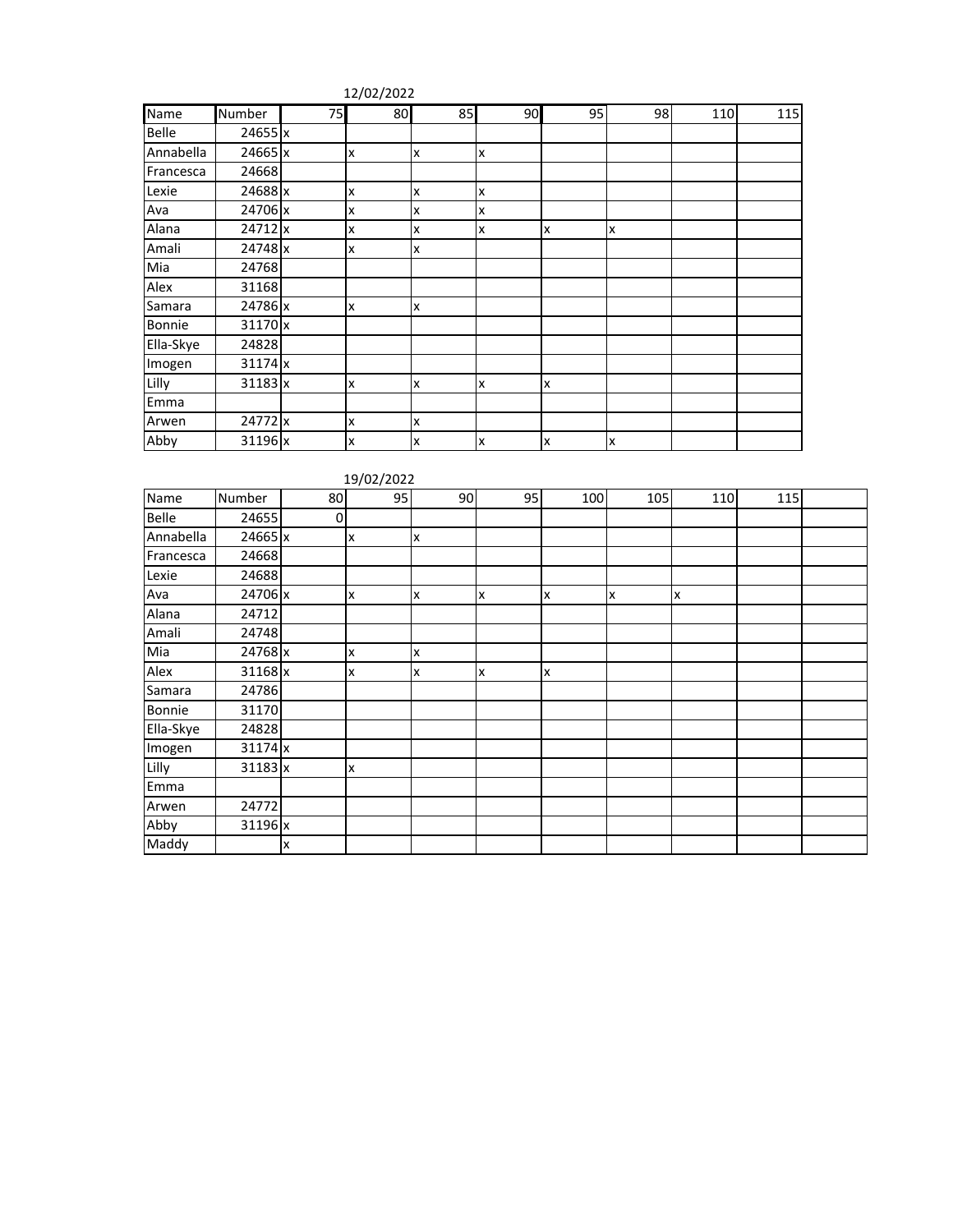## Hurdles

|              | 13/11/2021 |      |      |                |  |  |  |  |  |  |  |  |
|--------------|------------|------|------|----------------|--|--|--|--|--|--|--|--|
| Name         | Number     | Time | Heat | Place          |  |  |  |  |  |  |  |  |
| <b>Belle</b> | 24655      |      |      |                |  |  |  |  |  |  |  |  |
| Annabella    | 24665      | 14.4 |      | 4              |  |  |  |  |  |  |  |  |
| Francesca    | 24668      | 16.5 |      | 8              |  |  |  |  |  |  |  |  |
| Lexie        | 24688      | 15.5 |      | 6              |  |  |  |  |  |  |  |  |
| Ava          | 24706      | 12.2 |      | 1              |  |  |  |  |  |  |  |  |
| Alana        | 24712      | 13.2 |      | 3              |  |  |  |  |  |  |  |  |
| Amali        | 24748      | 15   |      | 5              |  |  |  |  |  |  |  |  |
| <b>Mia</b>   | 24768      | 13   |      | $\overline{c}$ |  |  |  |  |  |  |  |  |
| <b>Alex</b>  | 31168      | 15.7 |      | $\overline{7}$ |  |  |  |  |  |  |  |  |
| Samara       | 24786      |      |      |                |  |  |  |  |  |  |  |  |
| Bonnie       | 31170      |      |      |                |  |  |  |  |  |  |  |  |
| Ella-Skye    | 24828      |      |      |                |  |  |  |  |  |  |  |  |
| Imogen       | 31174      | 19.7 |      | 9              |  |  |  |  |  |  |  |  |
| Lilly        | 31183      |      |      |                |  |  |  |  |  |  |  |  |
| Abby         | 31196      |      |      |                |  |  |  |  |  |  |  |  |
|              |            |      |      |                |  |  |  |  |  |  |  |  |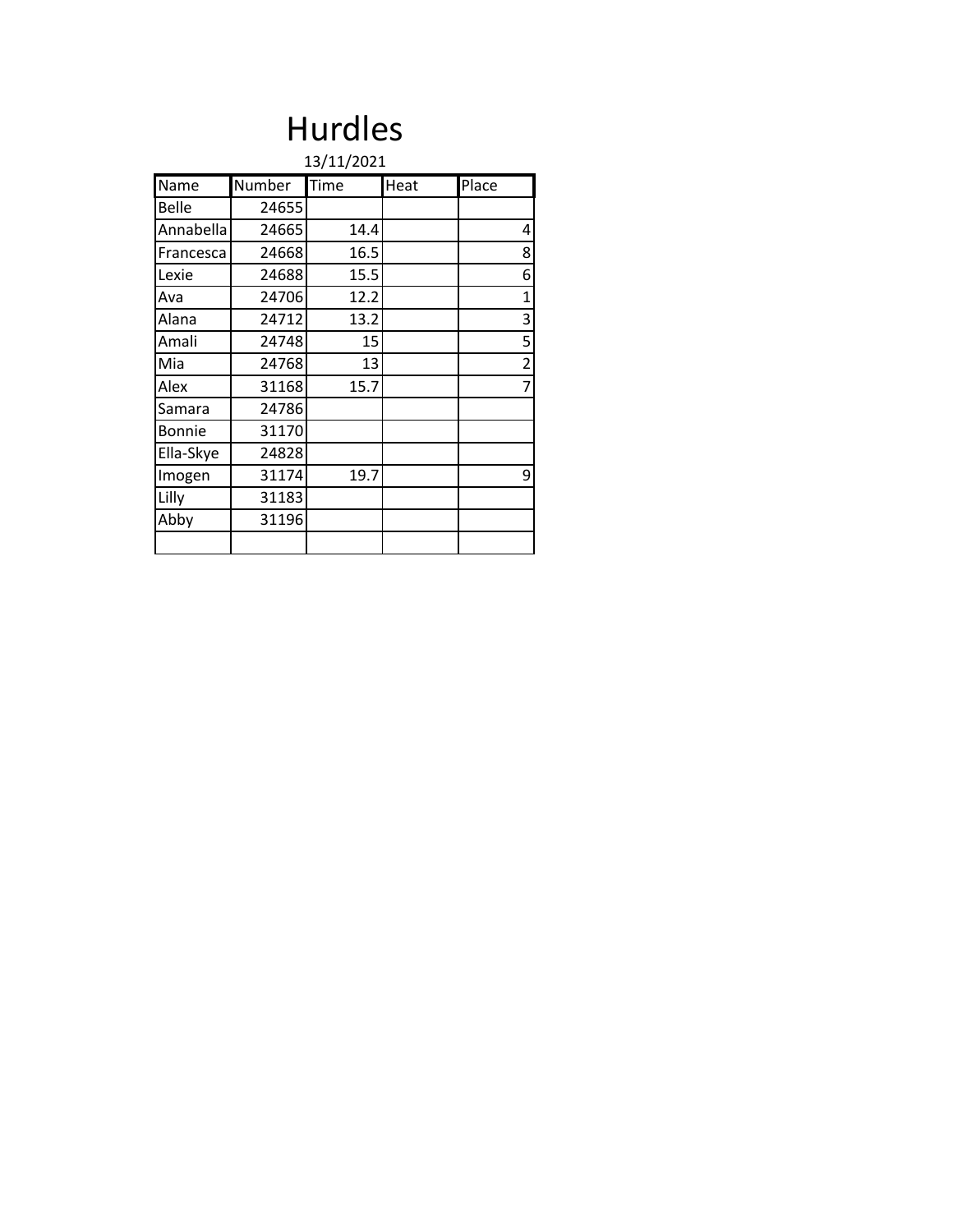## Long Jump

|              | 30/10/2021 |                |      |      |             |     |  |  |  |  |
|--------------|------------|----------------|------|------|-------------|-----|--|--|--|--|
| Name         | Number     | Ist            | 2nd  | 3rd  | <b>Best</b> | Pos |  |  |  |  |
| <b>Belle</b> | 24655      |                |      |      |             |     |  |  |  |  |
| Annabella    | 24665      | 2.5            | 1.5  | 1.8  | 2.5         |     |  |  |  |  |
| Francesca    | 24668      | $\overline{2}$ | 2.3  | 2.76 |             |     |  |  |  |  |
| Lexie        | 24688      | 2.03           | 1.7  | 2.18 | 2.18        |     |  |  |  |  |
| Ava          | 24706      | 2.8            | 2.32 | 2.96 |             |     |  |  |  |  |
| Alana        | 24712      | 2.9            | 3.03 | 3    | 3.03        |     |  |  |  |  |
| Amali        | 24748      | 1.85           | 2.26 | 2.17 | 2.26        |     |  |  |  |  |
| Mia          | 24768      | 2.6            | 2.87 | 2.96 | 2.96        |     |  |  |  |  |
| Alex         | 31168      |                |      |      |             |     |  |  |  |  |
| Samara       | 24786      |                |      |      |             |     |  |  |  |  |
| Bonnie       | 31170      |                |      |      |             |     |  |  |  |  |
| Ella-Skye    | 24828      |                |      |      |             |     |  |  |  |  |
| Imogen       | 31174      | 1.47           | 1.26 | 1.02 | 1.47        |     |  |  |  |  |
| Lilly        | 31183      |                |      |      |             |     |  |  |  |  |
| Abby         | 31196      |                |      |      |             |     |  |  |  |  |
| Arwen        | 24772      | 2.03           | 1.15 | 1.3  |             |     |  |  |  |  |
| Maddy        |            |                |      |      |             |     |  |  |  |  |

6/11/2021

| Name      | Number | Ist  | 2nd  | 3rd  | <b>Best</b> | Pos            |
|-----------|--------|------|------|------|-------------|----------------|
| Belle     | 24655  |      |      |      |             |                |
| Annabella | 24665  | 2.6  | 2.42 | 2.6  | 2.6         | 4              |
| Francesca | 24668  | 2.6  | 2.3  | 2.57 | 2.6         | 4              |
| Lexie     | 24688  | 1.7  | 1.26 | 1.67 | 1.7         | 8              |
| Ava       | 24706  | 2.36 | 2.78 | 2.92 | 2.92        | $\mathbf{1}$   |
| Alana     | 24712  | 2.77 | 2.65 | 2.78 | 2.78        | $\overline{2}$ |
| Amali     | 24748  | 2.37 | 2.17 | 1.17 | 2.37        |                |
| Mia       | 24768  |      |      |      |             |                |
| Alex      | 31168  |      |      |      |             |                |
| Samara    | 24786  | 2.6  | 2.64 | 2.66 | 2.66        | 3              |
| Bonnie    | 31170  |      |      |      |             |                |
| Ella-Skye | 24828  |      |      |      |             |                |
| Imogen    | 31174  | 1.89 | 1.97 | 2.07 | 2.07        | 6              |
| Lilly     | 31183  |      |      |      |             |                |
| Abby      | 31196  |      |      |      |             |                |
| Arwen     |        | 1.52 | 1.76 | 1.5  | 1.76        | $\overline{7}$ |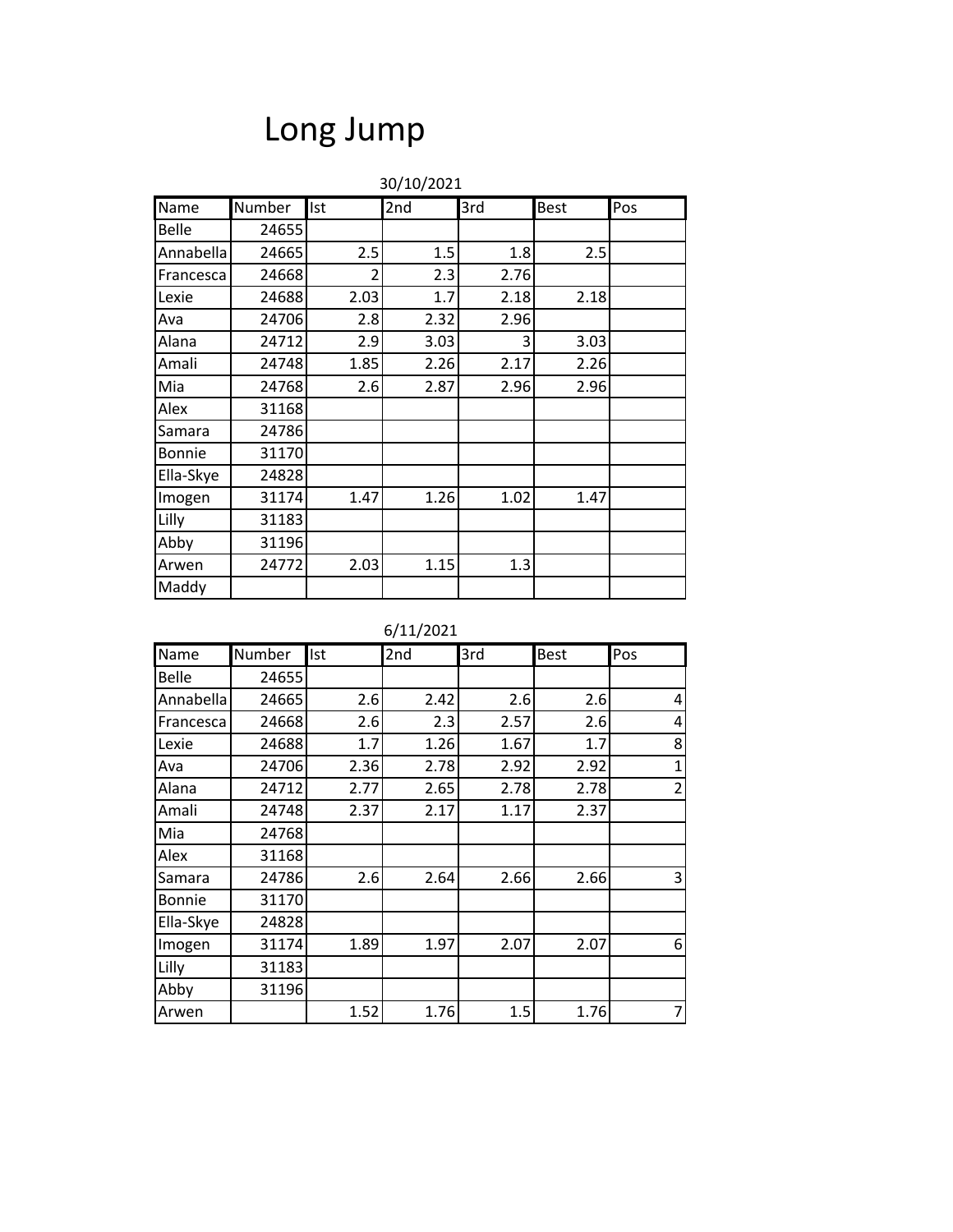| Name          | Number | Ist  | 2nd                      | 3rd  | <b>Best</b> | Pos            |
|---------------|--------|------|--------------------------|------|-------------|----------------|
| Belle         | 24655  |      |                          |      |             |                |
| Annabella     | 24665  | 2.65 | 2.62                     | 2.6  | 2.64        | 3              |
| Francesca     | 24668  | 2    | 2                        | 2.2  | 2.2         | 5              |
| Lexie         | 24688  | 1.8  | 1.9                      | 1.5  | 1.9         | 6              |
| Ava           | 24706  |      |                          |      |             |                |
| Alana         | 24712  |      |                          |      |             |                |
| Amali         | 24748  | 2.55 | $\overline{\phantom{a}}$ | 2.36 | 2.55        | 4              |
| Mia           | 24768  | 2.9  | 2.7                      | 2.88 | 2.9         | $\mathbf{1}$   |
| Alex          | 31168  |      |                          |      |             |                |
| Samara        | 24786  |      |                          |      |             |                |
| <b>Bonnie</b> | 31170  |      |                          |      |             |                |
| Ella-Skye     | 24828  | 2.7  | 2.8                      | 2.8  | 2.8         | $\overline{c}$ |
| Imogen        | 31174  | 1.7  | 1.5                      | 1.55 | 1.7         | 8              |
| Lilly         | 31183  |      |                          |      |             |                |
| Abby          | 31196  |      |                          |      |             |                |
| Arwen         | 24772  | 1.7  | 1.65                     | 1.8  | 1.8         | 7              |
| Maddy         |        |      |                          |      |             |                |

20/11/2021

P

| Name         | Number | Ist  | 2nd            | 3rd  | <b>Best</b> | Pos            |
|--------------|--------|------|----------------|------|-------------|----------------|
| <b>Belle</b> | 24655  |      |                |      |             |                |
| Annabella    | 24665  | 3.2  | 2.9            | 2.8  | 3.2         | 3              |
| Francesca    | 24668  | 2.6  | 2.55           | 2.6  | 2.66        | 6              |
| Lexie        | 24688  | 2.55 | 2.4            | 2.6  | 2.6         | 7              |
| Ava          | 24706  | 3.1  | 2.7            | 3.4  | 3.4         | $\overline{2}$ |
| Alana        | 24712  |      |                |      |             |                |
| Amali        | 24748  | 2.7  | 2.5            | 2.6  | 2.7         | 5              |
| Mia          | 24768  | 3.3  | 3.1            | 3.46 | 3.46        | $\overline{1}$ |
| Alex         | 31168  | 1.8  | 2.7            | 2.4  | 2.7         | 2.7            |
| Samara       | 24786  |      |                |      |             |                |
| Bonnie       | 31170  |      |                |      |             |                |
| Ella-Skye    | 24828  | 3.1  | 2.8            | 3.1  | 3           | 4              |
| Imogen       | 31174  | 2.3  | $\overline{2}$ | 2.4  | 2.4         | 8              |
| Lilly        | 31183  |      |                |      |             |                |
| Abby         | 31196  |      |                |      |             |                |
| Arwen        | 24772  | 2.2  | 2.3            | 2    | 2.3         | 9              |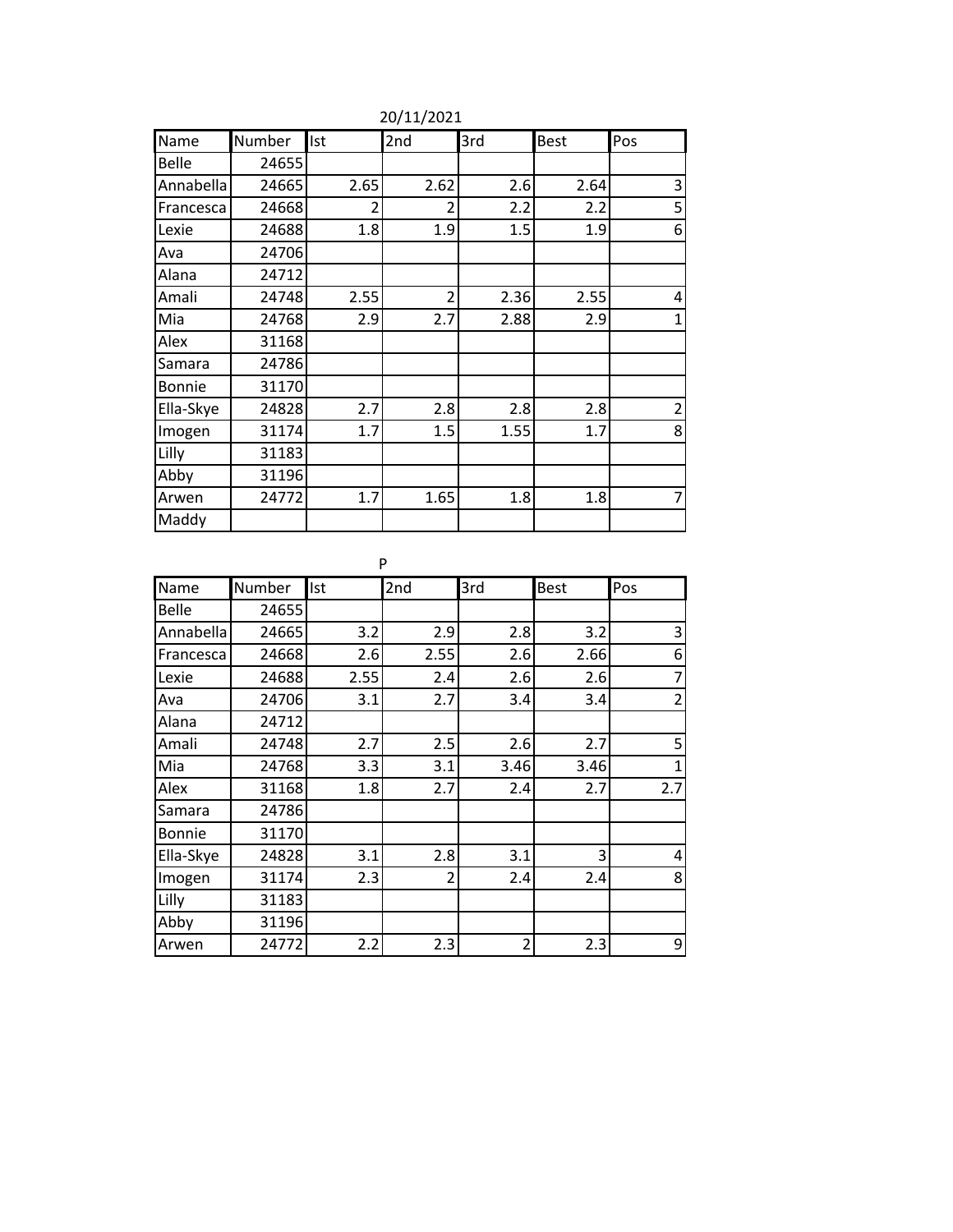| Name         | Number | Ist | 2nd | 3rd  | <b>Best</b>    | Pos            |
|--------------|--------|-----|-----|------|----------------|----------------|
| <b>Belle</b> | 24655  |     |     |      |                |                |
| Annabella    | 24665  | 2.7 | 2.3 | 2    | $\overline{2}$ | 6              |
| Francesca    | 24668  | 2.4 | 2.9 | 2.55 | 2.9            | 4              |
| Lexie        | 24688  | 2.3 | 2.5 | 2.6  | 2.6            | 3              |
| Ava          | 24706  | 3   | 3.3 | 3.1  | 3.1            | $\mathbf{1}$   |
| Alana        | 24712  | 2.4 | 2.6 | 2.4  | 2.4            | 5              |
| Amali        | 24748  |     |     |      |                |                |
| Mia          | 24768  | 2.8 | 2.6 | 3    | 3              | $\overline{2}$ |
| Alex         | 31168  |     |     |      |                |                |
| Samara       | 24786  |     |     |      |                |                |
| Bonnie       | 31170  |     |     |      |                |                |
| Ella-Skye    | 24828  |     |     |      |                |                |
| Imogen       | 31174  | 1.7 | 2.2 | 2.2  | 2.2            | 6              |
| Lilly        | 31183  |     |     |      |                |                |
| Abby         | 31196  |     |     |      |                |                |
| Arwen        | 24772  |     |     |      |                |                |

11/12/2021

#### 15/01/2022

| Name         | Number    | Ist  | 2nd          | 3rd  | <b>Best</b> | Pos |
|--------------|-----------|------|--------------|------|-------------|-----|
| <b>Belle</b> | 24655     |      |              |      |             |     |
| Annabella    | $24665$ x |      | 2.35         | 2.5  | 2.5         |     |
| Francesca    | 24668     | 2.22 | 2.12         | 2.3  | 2.3         |     |
| Lexie        | 24688     | 2.55 | $2.3 \times$ |      | 2.55        |     |
| Ava          | 24706     |      |              |      |             |     |
| Alana        | 24712 x   |      | x            | 2.8  | 2.8         |     |
| Amali        | 24748     | 2.32 | 2.15         | 2.4  | 2.4         |     |
| Mia          | 24768     | 2.84 | 2.92         | 2.92 | 2.92        |     |
| Alex         | 31168     |      |              |      |             |     |
| Samara       | 24786     | 2.93 | 2.8          | 2.85 | 2.93        |     |
| Bonnie       | 31170     |      |              |      |             |     |
| Ella-Skye    | 24828     |      |              |      |             |     |
| Imogen       | 31174     |      |              |      |             |     |
| Lilly        | 31183     |      |              |      |             |     |
| Abby         | 31196     | 2.22 | 2.1          | 2.27 | 2.27        |     |
|              |           |      |              |      |             |     |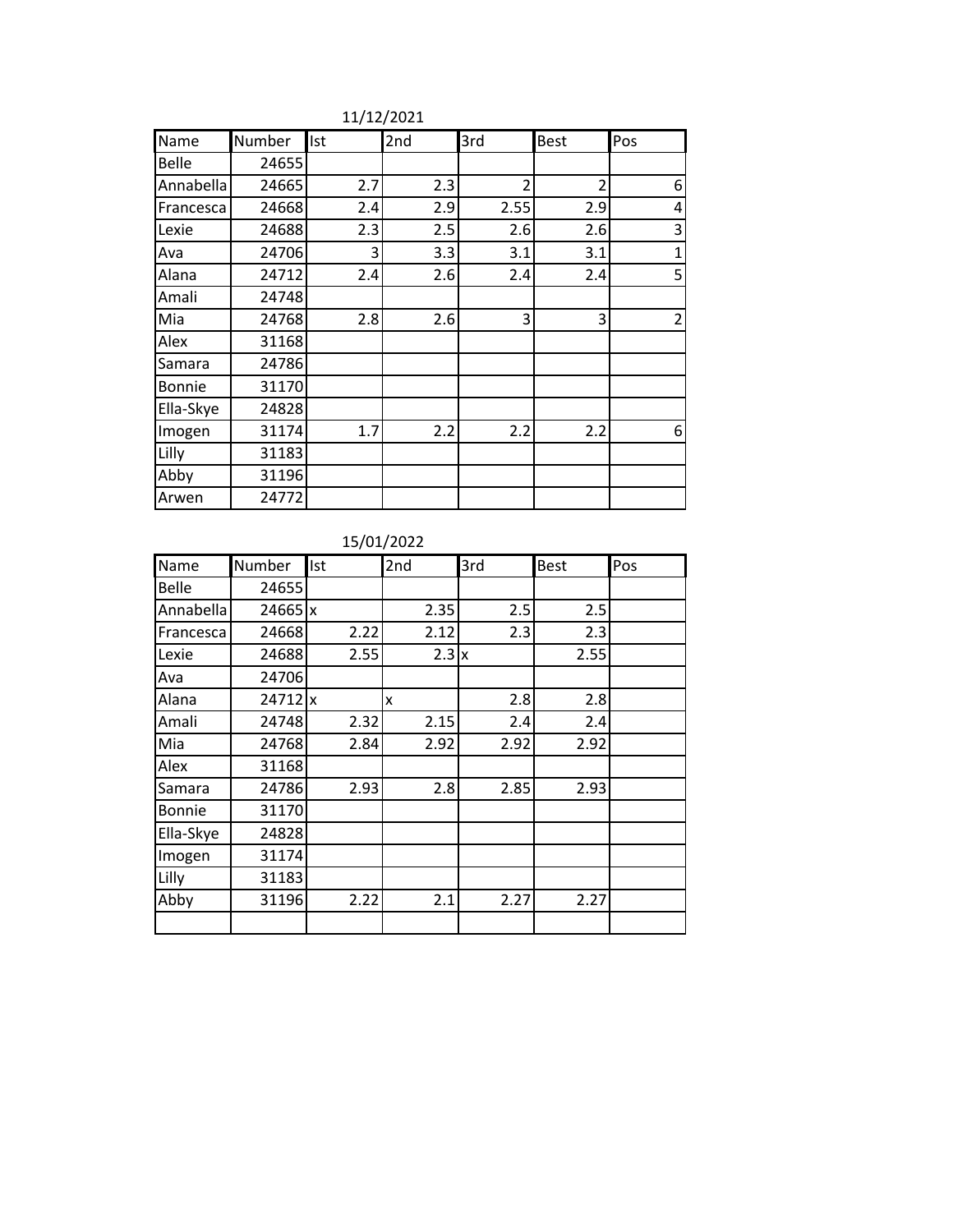| Name      | Number | Ist | 2nd  | 3rd  | <b>Best</b> | Pos |
|-----------|--------|-----|------|------|-------------|-----|
| Belle     | 24655  |     |      |      |             |     |
| Annabella | 24665  | 2.6 | 2.8  | 2.85 |             |     |
| Francesca | 24668  | 2.7 | 2.55 | 2.7  |             |     |
| Lexie     | 24688  |     |      |      |             |     |
| Ava       | 24706  |     |      |      |             |     |
| Alana     | 24712  |     |      |      |             |     |
| Amali     | 24748  |     |      |      |             |     |
| Mia       | 24768  | 2.9 | 2.9  | 3    |             |     |
| Alex      | 31168  |     |      |      |             |     |
| Samara    | 24786  |     |      |      |             |     |
| Bonnie    | 31170  |     |      |      |             |     |
| Ella-Skye | 24828  |     |      |      |             |     |
| Imogen    | 31174  |     |      |      |             |     |
| Lilly     | 31183  | 2.4 | 2.55 | 2.6  |             |     |
| Abby      | 31196  | 2.5 | 2.5  | 2.73 |             |     |
| Arwen     | 24772  |     |      |      |             |     |
| Maddy     |        |     |      |      |             |     |
| Abby      |        |     |      |      |             |     |

29/01/2022

12/02/2022

| Name         | Number | Ist | 2nd | 3rd | <b>Best</b> | Pos |
|--------------|--------|-----|-----|-----|-------------|-----|
| <b>Belle</b> | 24655  | 2.2 | 2.2 | 2.3 |             |     |
| Annabella    | 24665  | 2.4 | 2.4 | 2.4 |             |     |
| Francesca    | 24668  |     |     |     |             |     |
| Lexie        | 24688  | 2.1 | 2.2 | 2.1 |             |     |
| Ava          | 24706  | 2.7 | 3.1 | 3.3 |             |     |
| Alana        | 24712  | 2.9 | 2.8 | 3.1 |             |     |
| Amali        | 24748  | 2.4 | 1.8 | 2   |             |     |
| Mia          | 24768  |     |     |     |             |     |
| Alex         | 31168  | 2.2 | 200 | 2.5 |             |     |
| Samara       | 24786  | 2.8 | 2.8 | 3.1 |             |     |
| Bonnie       | 31170  | 1.9 | 2.2 | 2.1 |             |     |
| Ella-Skye    | 24828  |     |     |     |             |     |
| Imogen       | 31174  | 1.6 | 1.8 | 0   |             |     |
| Lilly        | 31183  | 1.7 | 2.4 | 2.1 |             |     |
| Abby         | 31196  | 270 | 210 | 240 |             |     |
| Arwen        | 24772  |     |     |     |             |     |
| Maddy        |        | 200 | 230 |     |             |     |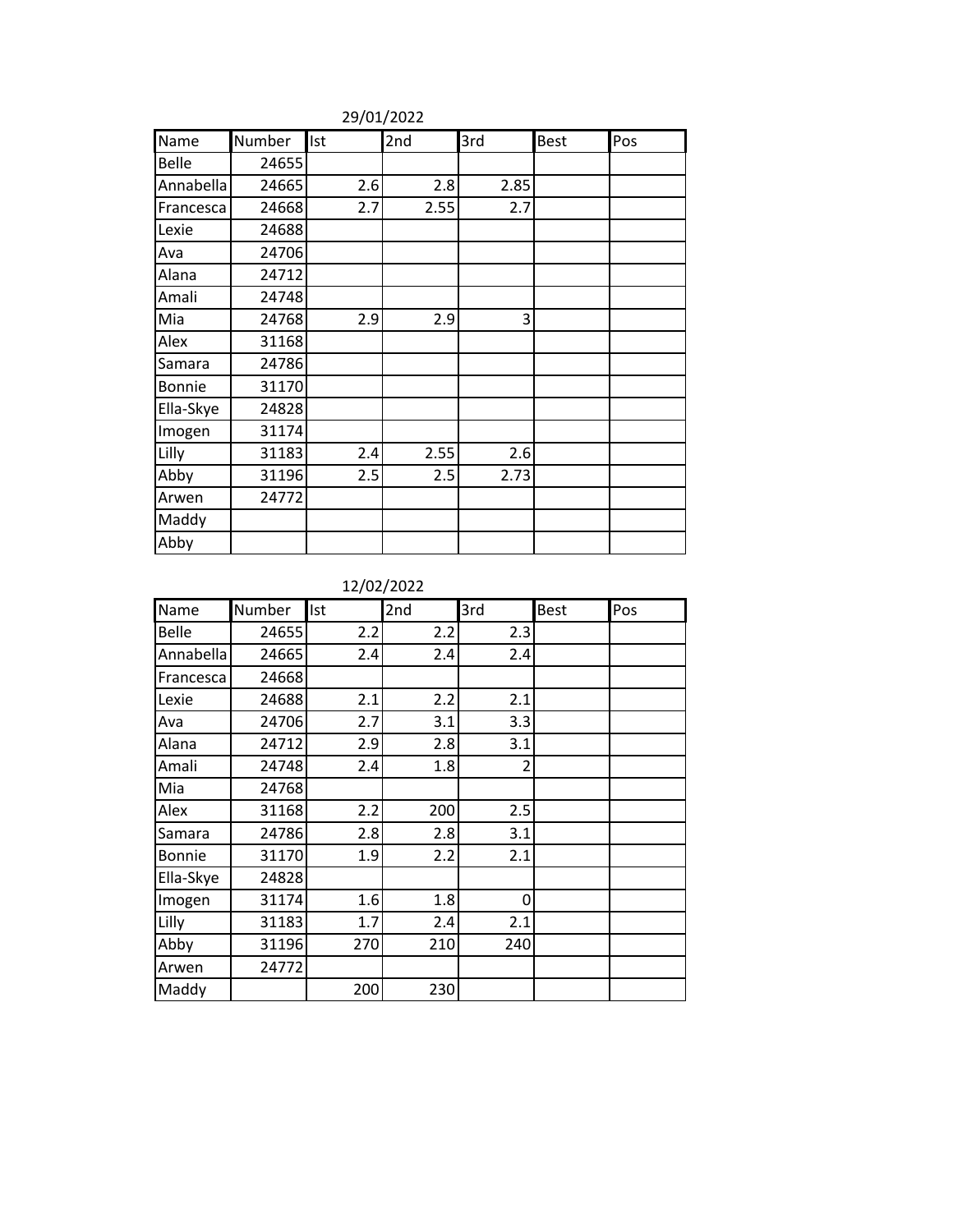| Name      | Number | Ist            | 2nd            | 3rd | Best | Pos            |
|-----------|--------|----------------|----------------|-----|------|----------------|
| Belle     | 24655  | $\overline{2}$ | 1.9            | 2.1 | 2.1  | 6              |
| Annabella | 24665  | 2.4            | 2.4            | 2.2 | 2.4  | 5              |
| Francesca | 24668  | 2.1            | 2.5            | 2.4 | 2.5  | 4              |
| Lexie     | 24688  |                |                |     |      |                |
| Ava       | 24706  | 3.3            | $\overline{2}$ | 2.8 | 3.3  | $\mathbf{1}$   |
| Alana     | 24712  |                |                |     |      |                |
| Amali     | 24748  |                |                |     |      |                |
| Mia       | 24768  | 2.9            | 2.4            | 2.6 | 2.9  | 3              |
| Alex      | 31168  |                |                |     |      |                |
| Samara    | 24786  |                |                |     |      |                |
| Bonnie    | 31170  |                |                |     |      |                |
| Ella-Skye | 24828  |                |                |     |      |                |
| Imogen    | 31174  | 2.3            | 2.1            | 2.4 | 2.4  | 5              |
| Lilly     | 31183  | 2.1            | 2.1            | 2.4 | 2.4  | 5              |
| Abby      | 31196  |                |                |     |      |                |
| Arwen     | 24772  |                |                |     |      |                |
| Maddy     |        | 2.6            | 2.7            | 3.1 | 3.1  | $\overline{2}$ |
| Abby      |        | 2.1            | 2.7            | 2.9 | 2.9  | 3              |

19/02/2022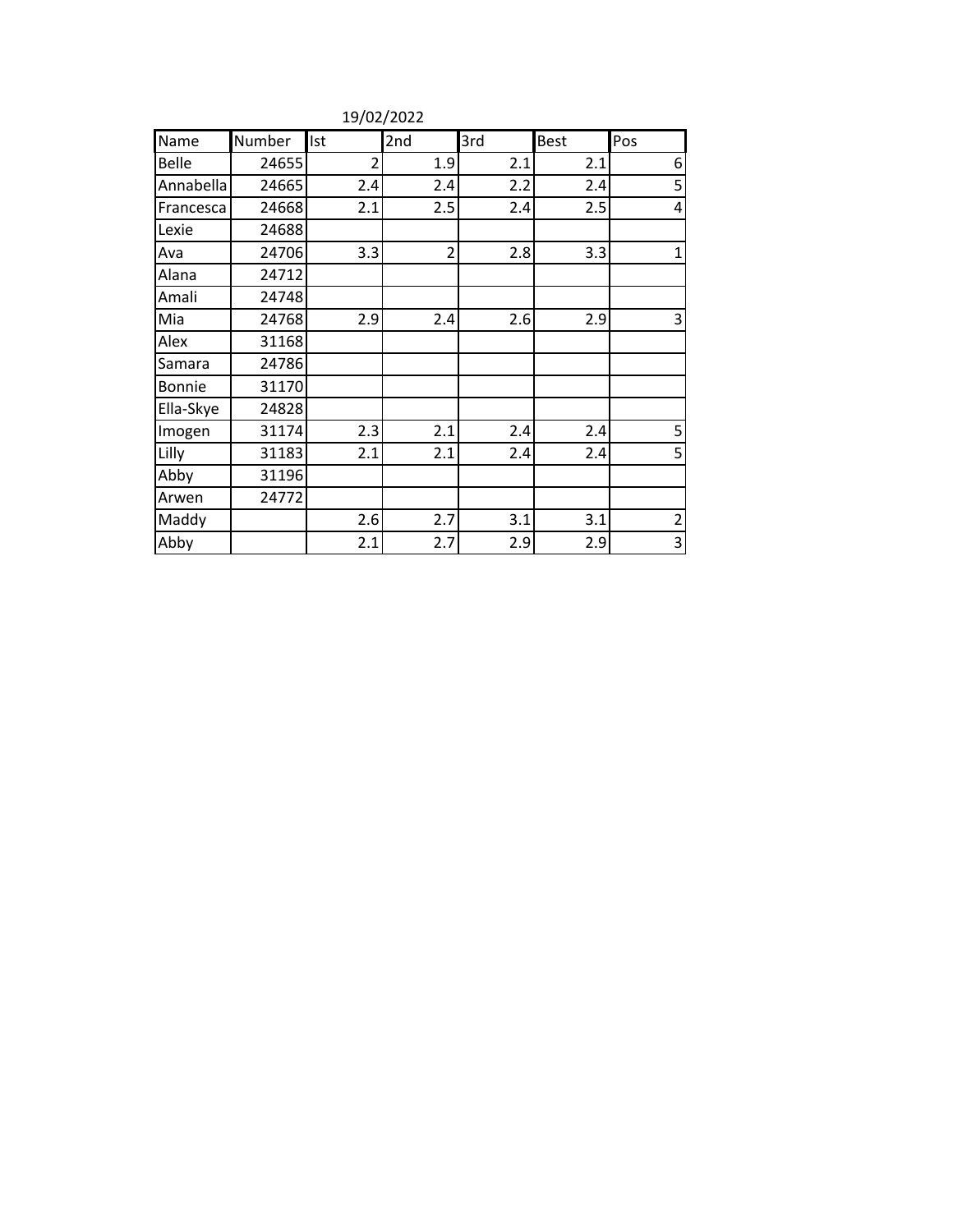### Shotput 30/10/2011

|              | <b>JUILUIZUIL</b> |      |      |      |             |                |  |
|--------------|-------------------|------|------|------|-------------|----------------|--|
| Name         | Number            | Ist  | 2nd  | 3rd  | <b>Best</b> | Pos            |  |
| <b>Belle</b> | 24655             |      |      |      |             |                |  |
| Annabella    | 24665             | 4    | 4.15 |      | 4.15        | 4              |  |
| Francesca    | 24668             | 3.22 | 3.1  | 3.73 | 3.73        | 6              |  |
| Lexie        | 24688             | 3.46 | 3.84 | 3.42 | 3.84        | 5              |  |
| Ava          | 24706             | 3.06 | 4.31 | 4.5  | 4.5         | $\overline{2}$ |  |
| Alana        | 24712             | 3.51 | 4.58 | 4.69 | 4.69        | $\mathbf{1}$   |  |
| Amali        | 24748             | 3.14 | 2.63 | 3.09 | 3.14        | $\overline{7}$ |  |
| Mia          | 24768             | 2.04 | 3.48 | 4.24 | 4.24        | 3              |  |
| Alex         | 31168             |      |      |      |             |                |  |
| Samara       | 24786             | 3.09 | 3.05 | 3.02 | 3.09        | 8              |  |
| Bonnie       | 31170             |      |      |      |             |                |  |
| Ella-Skye    | 24828             |      |      |      |             |                |  |
| Imogen       | 31174             | 1.61 | 2.15 | 2.46 | 2.46        | 9              |  |
| Lilly        | 31183             |      |      |      |             |                |  |
| Abby         | 31196             |      |      |      |             |                |  |
| Arwen        | 24772             | 2.09 | 2.24 | 2.09 | 2.24        | 10             |  |
|              |                   |      |      |      |             |                |  |

6/11/2022

| Name      | Number | Ist | 2nd | 3rd | <b>Best</b> | Pos                     |
|-----------|--------|-----|-----|-----|-------------|-------------------------|
| Belle     | 24655  |     |     |     |             |                         |
| Annabella | 24665  |     |     |     | 6.4         | 1                       |
| Francesca | 24668  |     |     |     | 4.57        | 6                       |
| Lexie     | 24688  |     |     |     | 4.78        | 5                       |
| Ava       | 24706  |     |     |     | 5.89        | $\overline{\mathbf{c}}$ |
| Alana     | 24712  |     |     |     | 5.88        | 3                       |
| Amali     | 24748  |     |     |     | 3.3         | 9                       |
| Mia       | 24768  |     |     |     |             |                         |
| Alex      | 31168  |     |     |     |             |                         |
| Samara    | 24786  |     |     |     | 5.09        | 4                       |
| Bonnie    | 31170  |     |     |     |             |                         |
| Ella-Skye | 24828  |     |     |     |             |                         |
| Imogen    | 31174  |     |     |     | 3.39        | 7                       |
| Lilly     | 31183  |     |     |     |             |                         |
| Abby      | 31196  |     |     |     |             |                         |
| Arwen     | 24772  |     |     |     | 3.32        | 8                       |
|           |        |     |     |     |             |                         |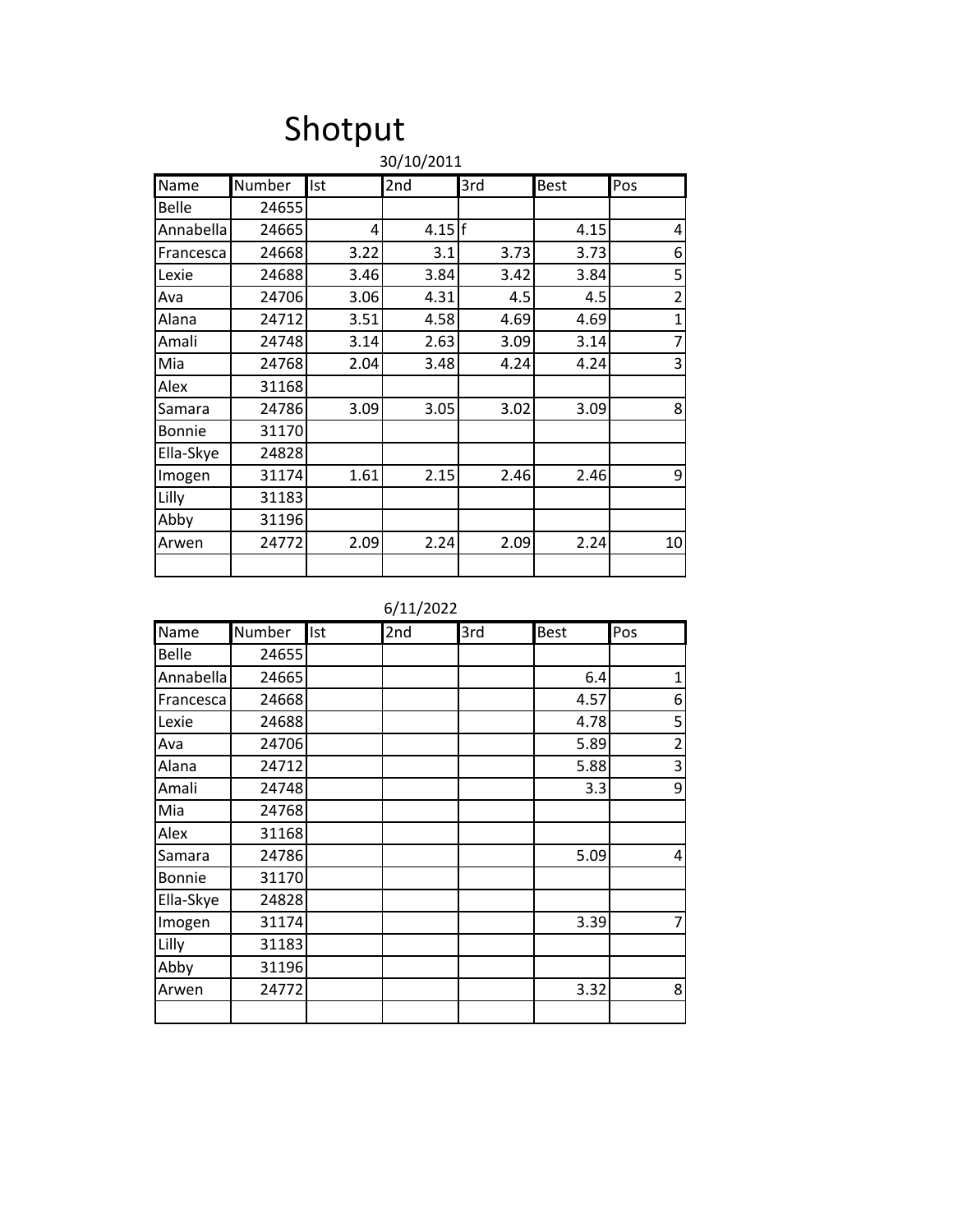| Name      | Number | <b>Ist</b> | 2nd | 3rd | <b>Best</b> | Pos            |
|-----------|--------|------------|-----|-----|-------------|----------------|
| Belle     | 24655  |            |     |     |             |                |
| Annabella | 24665  |            |     |     | 4.36        | 4              |
| Francesca | 24668  |            |     |     | 4.35        | 5              |
| Lexie     | 24688  |            |     |     | 3.69        | 7              |
| Ava       | 24706  |            |     |     | 5.68        | 1              |
| Alana     | 24712  |            |     |     | 4.57        | $\overline{2}$ |
| Amali     | 24748  |            |     |     | 4.43        | 3              |
| Mia       | 24768  |            |     |     | 4.18        | 6              |
| Alex      | 31168  |            |     |     |             |                |
| Samara    | 24786  |            |     |     |             |                |
| Bonnie    | 31170  |            |     |     |             |                |
| Ella-Skye | 24828  |            |     |     |             |                |
| Imogen    | 31174  |            |     |     | 3.12        | 8              |
| Lilly     | 31183  |            |     |     |             |                |
| Abby      | 31196  |            |     |     |             |                |
| Arwen     | 24772  |            |     |     | 2.74        | 9              |
|           |        |            |     |     |             |                |

13/11/2021

20/11/2021

| Name      | Number | Ist | 2nd | 3rd | <b>Best</b> | Pos |
|-----------|--------|-----|-----|-----|-------------|-----|
| Belle     | 24655  |     |     |     |             |     |
| Annabella | 24665  |     |     |     | 7           |     |
| Francesca | 24668  |     |     |     | 6.3         |     |
| Lexie     | 24688  |     |     |     | 5.65        |     |
| Ava       | 24706  |     |     |     | 8           |     |
| Alana     | 24712  |     |     |     |             |     |
| Amali     | 24748  |     |     |     | 6.5         |     |
| Mia       | 24768  |     |     |     | 6.7         |     |
| Alex      | 31168  |     |     |     | 5           |     |
| Samara    | 24786  |     |     |     |             |     |
| Bonnie    | 31170  |     |     |     | 3.9         |     |
| Ella-Skye | 24828  |     |     |     | 5           |     |
| Imogen    | 31174  |     |     |     | 4           |     |
| Lilly     | 31183  |     |     |     |             |     |
| Abby      | 31196  |     |     |     |             |     |
| Arwen     | 24772  |     |     |     | 4.2         |     |
|           |        |     |     |     |             |     |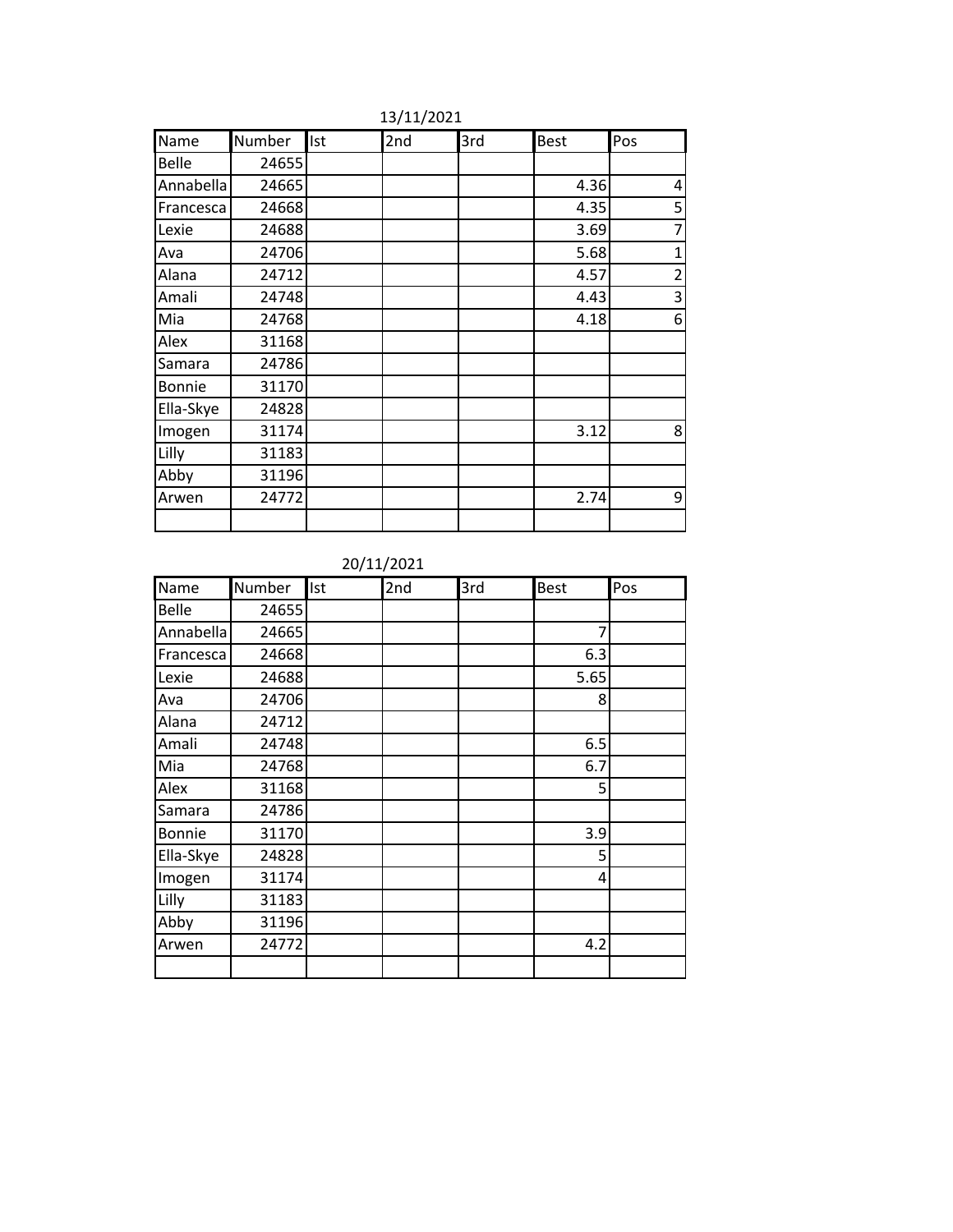| Name         | Number | Ist | 2nd | 3rd | <b>Best</b> | Pos            |
|--------------|--------|-----|-----|-----|-------------|----------------|
| <b>Belle</b> | 24655  |     |     |     |             |                |
| Annabella    | 24665  |     |     |     | 5.7         | $\overline{2}$ |
| Francesca    | 24668  |     |     |     | 5.2         | 4              |
| Lexie        | 24688  |     |     |     | 4.2         | 6              |
| Ava          | 24706  |     |     |     | 5.54        | 3              |
| Alana        | 24712  |     |     |     |             |                |
| Amali        | 24748  |     |     |     | 4.97        | 5              |
| Mia          | 24768  |     |     |     | 5.77        | $\mathbf{1}$   |
| Alex         | 31168  |     |     |     | 3.4         | 8              |
| Samara       | 24786  |     |     |     |             |                |
| Bonnie       | 31170  |     |     |     |             |                |
| Ella-Skye    | 24828  |     |     |     | 3.75        | 7              |
| Imogen       | 31174  |     |     |     | 3.1         | 9              |
| Lilly        | 31183  |     |     |     |             |                |
| Abby         | 31196  |     |     |     |             |                |
| Arwen        | 24772  |     |     |     | 3.66        |                |
|              |        |     |     |     |             |                |

4/12/2021

11/12/2021

| Name      | Number | Ist | 2nd | 3rd | <b>Best</b> | Pos            |
|-----------|--------|-----|-----|-----|-------------|----------------|
| Belle     | 24655  |     |     |     |             |                |
| Annabella | 24665  |     |     |     | 4.5         | 3              |
| Francesca | 24668  |     |     |     | 4.06        | 5              |
| Lexie     | 24688  |     |     |     | 3.5         | 7              |
| Ava       | 24706  |     |     |     | 4.55        | $\overline{c}$ |
| Alana     | 24712  |     |     |     | 4.43        | 4              |
| Amali     | 24748  |     |     |     |             |                |
| Mia       | 24768  |     |     |     | 5           | $\mathbf{1}$   |
| Alex      | 31168  |     |     |     | 3.7         | 6              |
| Samara    | 24786  |     |     |     |             |                |
| Bonnie    | 31170  |     |     |     |             |                |
| Ella-Skye | 24828  |     |     |     |             |                |
| Imogen    | 31174  |     |     |     | 2.42        | 8              |
| Lilly     | 31183  |     |     |     |             |                |
| Abby      | 31196  |     |     |     |             |                |
| Arwen     | 24772  |     |     |     |             |                |
|           |        |     |     |     |             |                |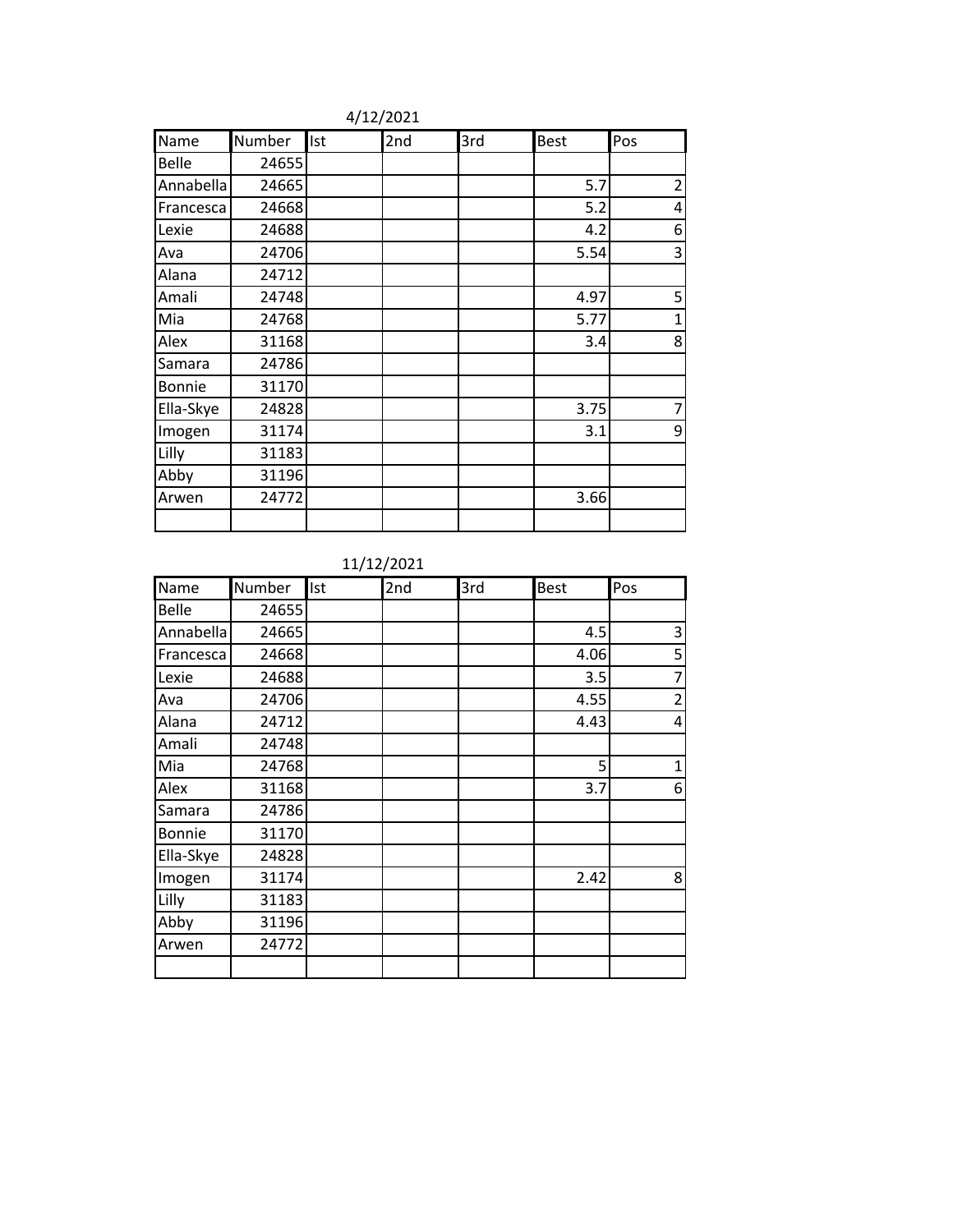| Name          | Number | Ist  | 2nd  | 3rd  | <b>Best</b> | Pos          |
|---------------|--------|------|------|------|-------------|--------------|
| <b>Belle</b>  | 24655  |      |      |      |             |              |
| Annabella     | 24665  | 3.93 | 3.85 | 3.56 | 3.93        | 4            |
| Francesca     | 24668  | 3.81 | 3.96 | 3.87 | 3.96        | 3            |
| Lexie         | 24688  | 4.06 | 3.18 | 3.7  | 4.06        | $\mathbf{1}$ |
| Ava           | 24706  |      |      |      |             |              |
| Alana         | 24712  | 4.06 | 3.76 | 4.06 | 4.06        | 1            |
| Amali         | 24748  | 3.97 | 3.63 | 3.31 | 3.97        |              |
| Mia           | 24768  | 3.43 | 3.38 | 4.2  | 4.2         | 2            |
| Alex          | 31168  |      |      |      |             |              |
| Samara        | 24786  | 3.41 | 3.16 | 3.92 | 3.92        | 5            |
| <b>Bonnie</b> | 31170  |      |      |      |             |              |
| Ella-Skye     | 24828  |      |      |      |             |              |
| Imogen        | 31174  |      |      |      |             |              |
| Lilly         | 31183  |      |      |      |             |              |
| Abby          | 31196  | 2.67 | 2.63 | 2.73 | 2.73        | 6            |
|               |        |      |      |      |             |              |
|               |        |      |      |      |             |              |

15/01/2022

29/01/2022

| Name      | Number | Ist | 2nd | 3rd | <b>Best</b> | Pos            |
|-----------|--------|-----|-----|-----|-------------|----------------|
| Belle     | 24655  |     |     |     |             |                |
| Annabella | 24665  |     |     |     | 3.8         | $\overline{2}$ |
| Francesca | 24668  |     |     |     | 3.75        | 3              |
| Lexie     | 24688  |     |     |     |             |                |
| Ava       | 24706  |     |     |     |             |                |
| Alana     | 24712  |     |     |     |             |                |
| Amali     | 24748  |     |     |     |             |                |
| Mia       | 24768  |     |     |     | 4.2         | 1              |
| Alex      | 31168  |     |     |     |             |                |
| Samara    | 24786  |     |     |     |             |                |
| Bonnie    | 31170  |     |     |     |             |                |
| Ella-Skye | 24828  |     |     |     |             |                |
| Imogen    | 31174  |     |     |     |             |                |
| Lilly     | 31183  |     |     |     | 3.3         | 5              |
| Abby      | 31196  |     |     |     | 3           | 5              |
| Arwen     | 24772  |     |     |     |             |                |
| Maddy     |        |     |     |     |             |                |